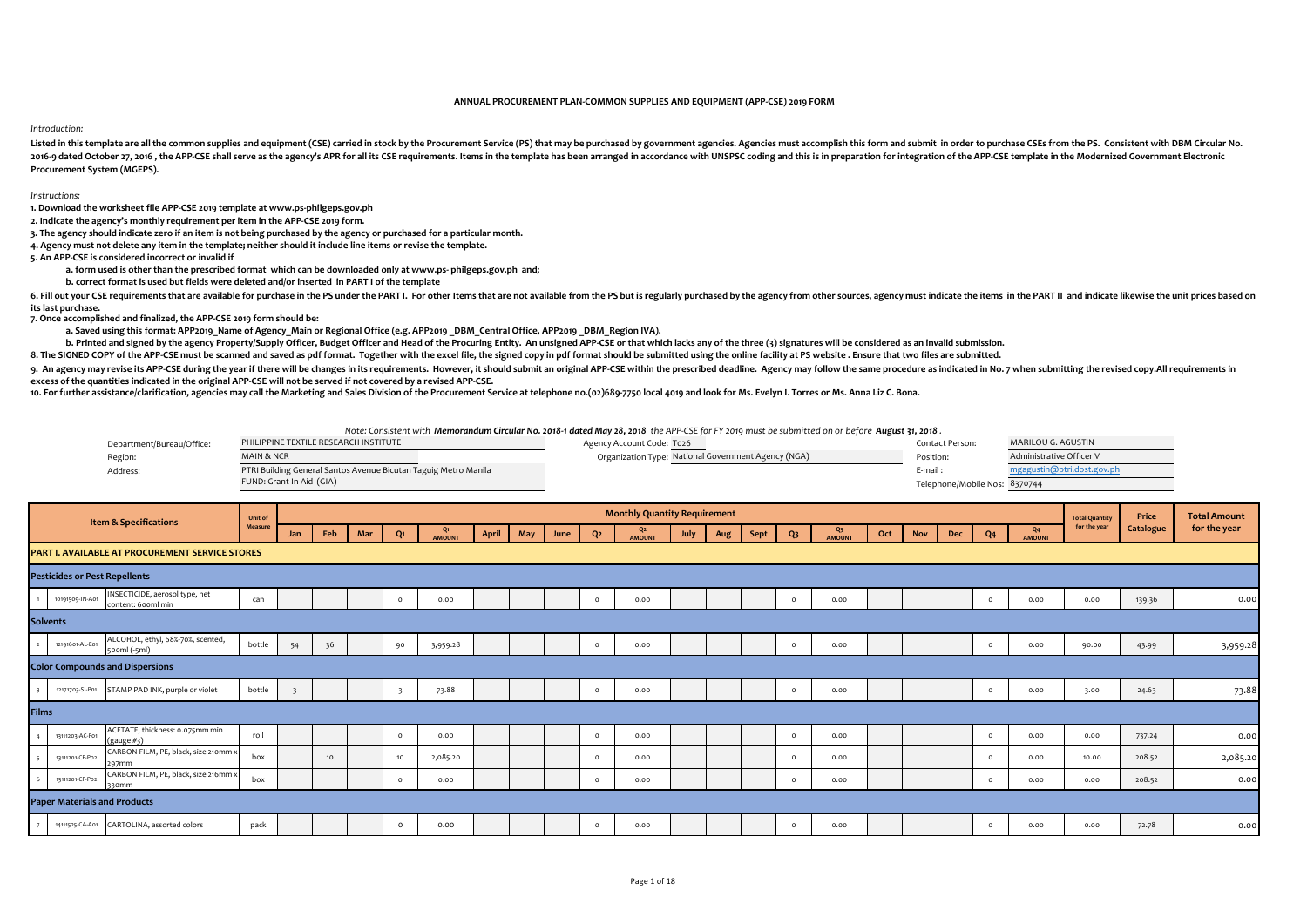|             | 14111506-CF-L11 | CONTINUOUS FORM, 1 PLY, 280 x<br>241mm                                 | box    |                         |                  | $\circ$        | 0.00     |   |    |    | $\circ$  | 0.00     |                          |                          | $\circ$                  | 0.00   |  | $\circ$ | 0.00 | 0.00  | 682.24   | 0.00      |
|-------------|-----------------|------------------------------------------------------------------------|--------|-------------------------|------------------|----------------|----------|---|----|----|----------|----------|--------------------------|--------------------------|--------------------------|--------|--|---------|------|-------|----------|-----------|
|             | 14111506-CF-L12 | CONTINUOUS FORM, 1 PLY, 280 x                                          | box    |                         |                  | $\circ$        | 0.00     |   |    |    | $\circ$  | 0.00     |                          |                          | $\circ$                  | 0.00   |  | $\circ$ | 0.00 | 0.00  | 1,029.60 | 0.00      |
|             | 14111506-CF-L22 | 378mm<br>CONTINUOUS FORM, 2 ply, 280 x                                 | box    |                         |                  | $\circ$        | 0.00     |   |    |    | $\circ$  | 0.00     |                          |                          | $\circ$                  | 0.00   |  | $\circ$ | 0.00 | 0.00  | 1,300.00 | 0.00      |
|             | 14111506-CF-L21 | 378mm, carbonless<br>CONTINUOUS FORM, 2 ply, 280mm x                   | box    |                         |                  | $\circ$        | 0.00     |   |    |    | $\circ$  | 0.00     |                          |                          | $\circ$                  | 0.00   |  | $\circ$ | 0.00 | 0.00  | 765.44   | 0.00      |
| $12\,$      | 14111506-CF-L31 | 241mm, carbonless<br>CONTINUOUS FORM, 3 PLY, 280 x                     | box    |                         |                  | $\circ$        | 0.00     |   |    |    | $\circ$  | 0.00     |                          |                          | $\circ$                  | 0.00   |  | $\circ$ | 0.00 | 0.00  | 596.80   | 0.00      |
|             | 14111506-CF-L32 | 241mm, carbonless<br>CONTINUOUS FORM, 3 PLY, 280 x<br>78mm, carbonless | box    |                         |                  | $\circ$        | 0.00     |   |    |    | $\circ$  | 0.00     |                          |                          | $\circ$                  | 0.00   |  | $\circ$ | 0.00 | 0.00  | 1,034.80 | 0.00      |
|             | 14111609-LL-C01 | LOOSELEAF COVER, made of<br>chipboard, for legal                       | bundle |                         |                  | $\circ$        | 0.00     |   |    |    | $\circ$  | 0.00     |                          |                          | $\circ$                  | 0.00   |  | $\circ$ | 0.00 | 0.00  | 670.70   | 0.00      |
|             | 14111514-NP-So2 | NOTE PAD, stick on, 50mm x 76mm (2<br>min ("ד x                        | pad    |                         | 10               | 10             | 322.19   |   |    |    | $\circ$  | 0.00     |                          |                          | $\circ$                  | 0.00   |  | $\circ$ | 0.00 | 10.00 | 32.22    | 322.19    |
|             | 14111514-NP-S04 | NOTE PAD, stick on, 76mm x 100mm<br>3" x 4") min                       | pad    | 10                      |                  | 10             | 560.56   |   |    |    | $\circ$  | 0.00     |                          |                          | $\circ$                  | 0.00   |  | $\circ$ | 0.00 | 10.00 | 56.06    | 560.56    |
| 17          | 14111514-NP-S03 | NOTE PAD, stick on, 76mm x 76mm (3'<br>( 3") min                       | pad    | 10                      |                  | 10             | 414.96   |   |    |    | $\circ$  | 0.00     |                          |                          | $\circ$                  | 0.00   |  | $\circ$ | 0.00 | 10.00 | 41.50    | 414.96    |
| $18$        | 14111514-NB-S01 | NOTEBOOK, STENOGRAPHER, spiral,<br>40 leaves                           | piece  | - 5                     | 25               | 30             | 361.30   |   |    | 20 | 20       | 240.86   |                          |                          | $\circ$                  | 0.00   |  | $\circ$ | 0.00 | 50.00 | 12.04    | 602.16    |
| 19          | 14111507-PP-M01 | PAPER, MULTICOPY, 8ogsm, size:<br>210mm x 297mm                        | ream   | 10                      | 30               | 40             | 5,294.85 |   |    | 40 | 40       | 5,294.85 |                          | $\overline{\phantom{a}}$ | $\overline{\phantom{a}}$ | 397.11 |  | $\circ$ | 0.00 | 83.00 | 132.37   | 10,986.81 |
| 20          | 14111507-PP-M02 | PAPER, MULTICOPY, 8ogsm, size:<br>16mm x 330mm                         | ream   | $\overline{4}$          |                  | $\overline{4}$ | 619.01   |   |    |    | $\circ$  | 0.00     |                          | $\overline{\mathbf{3}}$  | $\overline{\mathbf{3}}$  | 464.26 |  | $\circ$ | 0.00 | 7.00  | 154.75   | 1,083.26  |
|             | 14111507-PP-C01 | PAPER, Multi-Purpose (COPY) A4, 70                                     | ream   | 20                      |                  | 20             | 2,290.29 |   | 60 |    | 60       | 6,870.86 |                          |                          | $\circ$                  | 0.00   |  | $\circ$ | 0.00 | 80.00 | 114.51   | 9,161.15  |
| 22          | 14111507-PP-C02 | PAPER, Multi-Purpose (COPY) Legal,<br>70 gsm                           | ream   |                         |                  | $\circ$        | 0.00     |   |    |    | $\circ$  | 0.00     |                          |                          | $\circ$                  | 0.00   |  | $\circ$ | 0.00 | 0.00  | 129.98   | 0.00      |
| 23          | 14111531-PP-R01 | PAPER, PAD, ruled, size: 216mm x<br>330mm (± 2mm)                      | pad    |                         |                  | $\circ$        | 0.00     |   |    |    | $\circ$  | 0.00     |                          |                          | $\circ$                  | 0.00   |  | $\circ$ | 0.00 | 0.00  | 17.35    | 0.00      |
| 24          | 14111503-PA-P01 | PAPER, PARCHMENT, size: 210 x<br>97mm, multi-purpose                   | ream   |                         |                  | $\circ$        | 0.00     |   |    |    | $\circ$  | 0.00     |                          |                          | $\circ$                  | 0.00   |  | $\circ$ | 0.00 | 0.00  | 96.20    | 0.00      |
| 25          | 14111818-TH-P02 | PAPER, THERMAL, 55gsm, size:<br>216mm±1mm x 30m-0.3m                   | roll   |                         |                  | $\circ$        | 0.00     |   |    |    | $\circ$  | 0.00     |                          |                          | $\circ$                  | 0.00   |  | $\circ$ | 0.00 | 0.00  | 48.78    | 0.00      |
| $_{\rm 26}$ | 14111531-RE-B01 | RECORD BOOK, 300 PAGES, size:<br>14mm x 278mm min                      | book   |                         | 15               | 20             | 1,414.40 |   |    |    | $\circ$  | 0.00     |                          |                          | $\circ$                  | 0.00   |  | $\circ$ | 0.00 | 20.00 | 70.72    | 1,414.40  |
| $27\,$      | 14111531-RE-B02 | RECORD BOOK, 500 PAGES, size:<br>14mm x 278mm min                      | book   | $\overline{5}$          | 10               | 15             | 1,528.80 |   |    |    | $\circ$  | 0.00     |                          |                          | $\circ$                  | 0.00   |  | $\circ$ | 0.00 | 15.00 | 101.92   | 1,528.80  |
| $\bf{28}$   | 14111704-TT-P01 | TOILET TISSUE PAPER 2-plys sheets,<br>150 pulls                        | pack   | 12                      | 30               | 42             | 2,747.47 |   |    |    | $\circ$  | 0.00     |                          |                          | $\circ$                  | 0.00   |  | $\circ$ | 0.00 | 42.00 | 65.42    | 2,747.47  |
|             |                 | <b>Batteries and Cells and Accessories</b>                             |        |                         |                  |                |          |   |    |    |          |          |                          |                          |                          |        |  |         |      |       |          |           |
|             | 26111702-BT-A01 | BATTERY, dry cell, AA, 2 pieces per<br>blister pack                    | pack   |                         |                  | $\circ$        | 0.00     |   |    |    | $\circ$  | 0.00     |                          |                          | $\circ$                  | 0.00   |  | $\circ$ | 0.00 | 0.00  | 19.73    | 0.00      |
| 30          | 26111702-BT-A02 | BATTERY, dry cell, AAA, 2 pieces per<br>blister pack                   | pack   |                         | $10$             | $10\,$         | 195.00   |   |    |    | $\circ$  | 0.00     |                          |                          | $\circ$                  | 0.00   |  | $\circ$ | 0.00 | 10.00 | 19.50    | 195.00    |
|             | 26111702-BT-A03 | BATTERY, dry cell, D, 1.5 volts, alkaline                              | pack   |                         | 10 <sub>10</sub> | 10             | 884.00   |   |    |    | $\circ$  | 0.00     |                          |                          | $\circ$                  | 0.00   |  | $\circ$ | 0.00 | 10.00 | 88.40    | 884.00    |
|             |                 | <b>Manufacturing Components and Supplies</b>                           |        |                         |                  |                |          |   |    |    |          |          |                          |                          |                          |        |  |         |      |       |          |           |
|             | 31201610-GL-J01 | GLUE, all purpose, gross weight: 200<br>grams min                      | jar    | $\overline{2}$          |                  | $\overline{2}$ | 95.64    |   |    |    | $\circ$  | 0.00     |                          |                          | $\circ$                  | 0.00   |  | $\circ$ | 0.00 | 2.00  | 47.82    | 95.64     |
| 33          | 31151804-SW-H01 | STAPLE WIRE, for heavy duty staplers<br>(23/13)                        | box    |                         |                  | $\circ$        | 0.00     |   |    |    | $\circ$  | 0.00     |                          |                          | $\circ$                  | 0.00   |  | $\circ$ | 0.00 | 0.00  | 20.68    | 0.00      |
| 34          | 31151804-SW-S01 | STAPLE WIRE, STANDARD, (26/6)                                          | box    | $\overline{4}$          | 10               | 14             | 280.72   | 4 |    | 25 | 29       | 581.48   |                          |                          | $\circ$                  | 0.00   |  | $\circ$ | 0.00 | 43.00 | 20.05    | 862.20    |
| 35          | 31201502-TA-E01 | TAPE, ELECTRICAL, 18mm x 16M min                                       | roll   |                         |                  | $\circ$        | 0.00     |   |    |    | $\circ$  | 0.00     |                          |                          | $\circ$                  | 0.00   |  | $\circ$ | 0.00 | 0.00  | 18.20    | 0.00      |
| 36          | 31201503-TA-M01 | TAPE, MASKING, width: 24mm (±1mm)                                      | roll   | $\overline{\mathbf{3}}$ | $10$             | 13             | 716.56   |   |    |    | $\circ$  | 0.00     | $\overline{\mathbf{3}}$  |                          | $\overline{\mathbf{3}}$  | 165.36 |  | $\circ$ | 0.00 | 16.00 | 55.12    | 881.92    |
| $37\,$      | 31201503-TA-M02 | TAPE, MASKING, width: 48mm (±1mm                                       | roll   | $\overline{\mathbf{3}}$ | 10               | 13             | 1,385.80 |   |    |    | $\circ$  | 0.00     | $\overline{\phantom{a}}$ |                          | $\overline{\phantom{0}}$ | 319.80 |  | $\circ$ | 0.00 | 16.00 | 106.60   | 1,705.60  |
| 38          | 31201517-TA-P01 | TAPE, PACKAGING, width: 48mm<br>±1mm)                                  | roll   | $\overline{\mathbf{3}}$ | 10 <sup>1</sup>  | 13             | 236.60   |   |    |    | $\Omega$ | 0.00     | $\overline{\phantom{a}}$ |                          | $\overline{\phantom{0}}$ | 54.60  |  | $\circ$ | 0.00 | 16.00 | 18.20    | 291.20    |
| 39          | 31201512-TA-T01 | TAPE, TRANSPARENT, width: 24mm<br>$(+1mm)$                             | roll   | $\overline{\mathbf{3}}$ | 10               | 13             | 118.30   |   |    | 30 | 30       | 273.00   | $\overline{\mathbf{3}}$  |                          | $\overline{\mathbf{3}}$  | 27.30  |  | $\circ$ | 0.00 | 46.00 | 9.10     | 418.60    |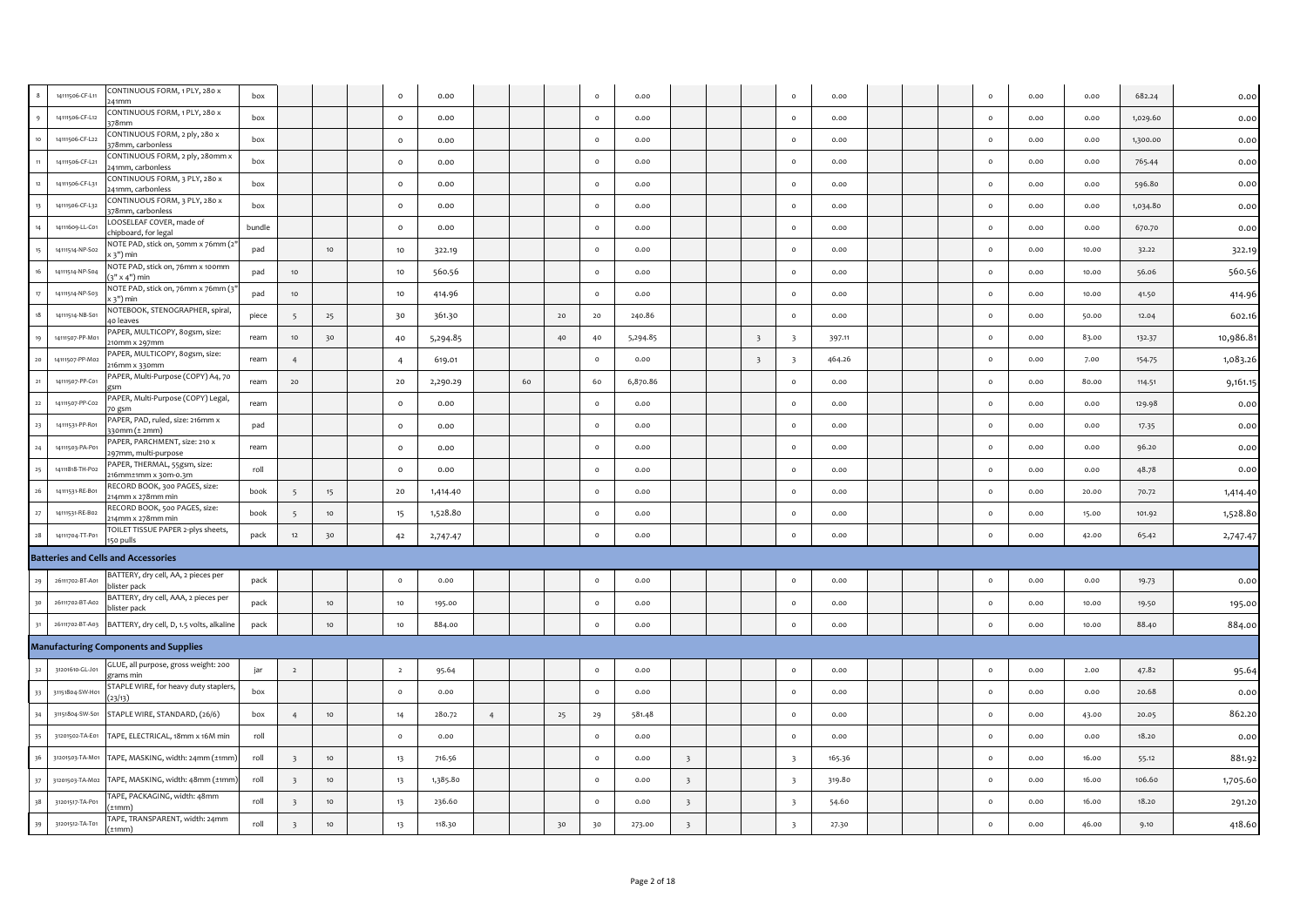| 40 | 31201512-TA-T02 | TAPE, TRANSPARENT, width: 48mm<br>⊦1mm`                                              | roll   |                          | $10$                    | 13                       | 236.60   |                          |    | 25 | 25                      | 455.00   |                         |  | $\overline{\phantom{a}}$ | 54.60  |                         |  | $\circ$                  | 0.00   | 41.00 | 18.20     | 746.20   |
|----|-----------------|--------------------------------------------------------------------------------------|--------|--------------------------|-------------------------|--------------------------|----------|--------------------------|----|----|-------------------------|----------|-------------------------|--|--------------------------|--------|-------------------------|--|--------------------------|--------|-------|-----------|----------|
| 41 | 31151507-TW-P01 | TWINE, plastic, one (1) kilo per roll                                                | roll   |                          | 5                       | $5\overline{5}$          | 254.80   |                          |    |    | $\circ$                 | 0.00     |                         |  | $\circ$                  | 0.00   |                         |  | $\circ$                  | 0.00   | 5.00  | 50.96     | 254.80   |
|    |                 | <b>Heating and Ventilation and Air Circulation</b>                                   |        |                          |                         |                          |          |                          |    |    |                         |          |                         |  |                          |        |                         |  |                          |        |       |           |          |
| 42 | 40101604-EF-G01 | ELECTRIC FAN, INDUSTRIAL, ground<br>pe, metal blade                                  | unit   |                          |                         | $\circ$                  | 0.00     |                          |    |    | $\circ$                 | 0.00     |                         |  | $\circ$                  | 0.00   |                         |  | $\circ$                  | 0.00   | 0.00  | 974.48    | 0.00     |
| 43 | 40101604-EF-C01 | ELECTRIC FAN, ORBIT type, ceiling,<br>netal blade                                    | unit   |                          |                         | $\circ$                  | 0.00     |                          |    |    | $\circ$                 | 0.00     |                         |  | $\circ$                  | 0.00   |                         |  | $\circ$                  | 0.00   | 0.00  | 1,192.88  | 0.00     |
| 44 | 40101604-EF-S01 | ELECTRIC FAN, STAND type, plastic<br>lade                                            | unit   | $\overline{2}$           |                         | $\overline{2}$           | 2,012.77 |                          |    |    | $\circ$                 | 0.00     |                         |  | $\circ$                  | 0.00   |                         |  | $\circ$                  | 0.00   | 2.00  | 1,006.39  | 2,012.77 |
| 45 | 40101604-EF-W01 | ELECTRIC FAN, WALL type, plastic<br>blade                                            | unit   |                          |                         | $\circ$                  | 0.00     |                          |    |    | $\circ$                 | 0.00     |                         |  | $\circ$                  | 0.00   |                         |  | $\circ$                  | 0.00   | 0.00  | 669.66    | 0.00     |
|    |                 | Lighting and Fixtures and Accessories                                                |        |                          |                         |                          |          |                          |    |    |                         |          |                         |  |                          |        |                         |  |                          |        |       |           |          |
| 46 | 39101605-FL-T01 | LUORESCENT LAMP, 18 WATTS,<br>near tubular (T8)                                      | piece  |                          |                         | $\circ$                  | 0.00     |                          |    |    | $\circ$                 | 0.00     |                         |  | $\circ$                  | 0.00   |                         |  | $\circ$                  | 0.00   | 0.00  | 40.56     | 0.00     |
| 47 | 39101628-LB-L01 | igth Bulb, LED, 7 watts 1 pc in<br>ndividual box                                     | piece  | 24                       | 25                      | 49                       | 3,551.91 |                          |    |    | $\circ$                 | 0.00     |                         |  | $\circ$                  | 0.00   |                         |  | $\circ$                  | 0.00   | 49.00 | 72.49     | 3,551.9  |
|    |                 | <b>Measuring and Observing and Testing Equipment</b>                                 |        |                          |                         |                          |          |                          |    |    |                         |          |                         |  |                          |        |                         |  |                          |        |       |           |          |
| 48 | 41111604-RU-P02 | RULER, plastic, 450mm (18"), width:<br>38mm mir                                      | piece  | $\overline{4}$           | $10$                    | 14                       | 216.65   |                          |    |    | $\circ$                 | 0.00     |                         |  | $\circ$                  | 0.00   |                         |  | $\circ$                  | 0.00   | 14.00 | 15.48     | 216.65   |
|    |                 | <b>Cleaning Equipment and Supplies</b>                                               |        |                          |                         |                          |          |                          |    |    |                         |          |                         |  |                          |        |                         |  |                          |        |       |           |          |
| 49 | 47131812-AF-A01 | AIR FRESHENER, aerosol, 28oml/150g                                                   | can    | $\overline{\phantom{a}}$ |                         | $\overline{\phantom{a}}$ | 258.18   | $\overline{\phantom{a}}$ |    |    | $\overline{\mathbf{3}}$ | 258.18   | $\overline{\mathbf{3}}$ |  | $\overline{\phantom{a}}$ | 258.18 | $\overline{\mathbf{3}}$ |  | $\overline{\phantom{a}}$ | 258.18 | 12.00 | 86.06     | 1,032.72 |
| 50 | 47131604-BR-S01 | BROOM, soft (tambo)                                                                  | piece  | $\overline{z}$           |                         | $\overline{2}$           | 260.00   |                          |    |    | $\circ$                 | 0.00     |                         |  | $\circ$                  | 0.00   |                         |  | $\circ$                  | 0.00   | 2.00  | 130.00    | 260.00   |
| 51 | 47131604-BR-T01 | BROOM, STICK (TING-TING), usable<br>ngth: 760mm min                                  | piece  |                          |                         | $\circ$                  | 0.00     |                          |    |    | $\circ$                 | 0.00     |                         |  | $\circ$                  | 0.00   |                         |  | $\circ$                  | 0.00   | 0.00  | 30.58     | 0.00     |
| 52 | 47131829-TB-C01 | CLEANER, TOILET BOWL AND URINAL<br>00ml-1000ml cap                                   | bottle |                          |                         | $\circ$                  | 0.00     |                          |    |    | $\circ$                 | 0.00     |                         |  | $\circ$                  | 0.00   |                         |  | $\circ$                  | 0.00   | 0.00  | 41.60     | 0.00     |
| 53 | 47131805-CL-P01 | CLEANSER, SCOURING POWDER, 350g<br>nin./can                                          | can    |                          |                         | $\circ$                  | 0.00     |                          |    |    | $\circ$                 | 0.00     |                         |  | $\circ$                  | 0.00   |                         |  | $\circ$                  | 0.00   | 0.00  | 23.92     | 0.00     |
| 54 | 47131811-DE-B02 | DETERGENT BAR, 140 grams as packed                                                   | bar    |                          |                         | $\circ$                  | 0.00     |                          |    |    | $\circ$                 | 0.00     |                         |  | $\circ$                  | 0.00   |                         |  | $\circ$                  | 0.00   | 0.00  | 8.01      | 0.00     |
| 55 | 47131811-DE-P02 | DETERGENT POWDER, all purpose, 1kg                                                   | pack   |                          |                         | $\circ$                  | 0.00     |                          |    |    | $\circ$                 | 0.00     |                         |  | $\circ$                  | 0.00   |                         |  | $\circ$                  | 0.00   | 0.00  | 37.43     | 0.00     |
| 56 | 47131803-DS-A01 | ISINFECTANT SPRAY, aerosol type,<br>00-550 grams                                     | can    |                          | $5\overline{)}$         | 5                        | 614.90   |                          |    |    | $\circ$                 | 0.00     |                         |  | $\circ$                  | 0.00   |                         |  | $\circ$                  | 0.00   | 5.00  | 122.98    | 614.90   |
| 57 | 47131601-DU-P01 | DUST PAN, non-rigid plastic, w/<br>detachable handle                                 | piece  |                          |                         | $\circ$                  | 0.00     |                          |    |    | $\circ$                 | 0.00     |                         |  | $\circ$                  | 0.00   |                         |  | $\circ$                  | 0.00   | 0.00  | 24.84     | 0.00     |
| 58 | 47131802-FW-P02 | LOOR WAX, PASTE, RED                                                                 | can    |                          |                         | $\Omega$                 | 0.00     |                          |    |    | $\circ$                 | 0.00     |                         |  | $\circ$                  | 0.00   |                         |  | $\circ$                  | 0.00   | 0.00  | 269.36    | 0.00     |
| 59 | 47131830-FC-A01 | FURNITURE CLEANER, aerosol type,<br>ooml min per can                                 | can    |                          |                         | $\circ$                  | 0.00     |                          |    |    | $\circ$                 | 0.00     |                         |  | $\circ$                  | 0.00   |                         |  | $\circ$                  | 0.00   | 0.00  | 87.36     | 0.00     |
| 60 | 47121804-MP-B01 | MOP BUCKET, heavy duty, hard plasti                                                  | unit   |                          |                         | $\circ$                  | 0.00     |                          |    |    | $\circ$                 | 0.00     |                         |  | $\circ$                  | 0.00   |                         |  | $\circ$                  | 0.00   | 0.00  | 1,911.00  | 0.00     |
| 61 | 47131613-MP-H02 | MOPHANDLE, heavy duty, aluminum,<br>crew type                                        | piece  |                          |                         | $\circ$                  | 0.00     |                          |    |    | $\circ$                 | 0.00     |                         |  | $\circ$                  | 0.00   |                         |  | $\circ$                  | 0.00   | 0.00  | 145.60    | 0.00     |
| 62 | 47131619-MP-R01 | MOPHEAD, made of rayon, weight:<br>400 grams min                                     | piece  |                          |                         | $\circ$                  | 0.00     |                          |    |    | $\circ$                 | 0.00     |                         |  | $\circ$                  | 0.00   |                         |  | $\circ$                  | 0.00   | 0.00  | 110.24    | 0.00     |
| 63 | 47131501-RG-C01 | RAGS, all cotton, 32 pieces per<br>ilogram min                                       | bundle |                          | 5                       | 5                        | 248.46   |                          |    |    | $\circ$                 | 0.00     |                         |  | $\circ$                  | 0.00   |                         |  | $\circ$                  | 0.00   | 5.00  | 49.69     | 248.46   |
| 64 | 47131602-SC-N01 | SCOURING PAD, made of synthetic<br>nylon, 140 x 220mm                                | pack   |                          |                         | $\circ$                  | 0.00     |                          |    |    | $\circ$                 | 0.00     |                         |  | $\circ$                  | 0.00   |                         |  | $\circ$                  | 0.00   | 0.00  | 102.96    | 0.00     |
| 65 | 47121701-TB-P02 | TRASHBAG, plastic, transparent                                                       | roll   | $\overline{2}$           | $\overline{\mathbf{3}}$ | 5                        | 699.40   |                          |    |    | $\circ$                 | 0.00     |                         |  | $\circ$                  | 0.00   |                         |  | $\circ$                  | 0.00   | 5.00  | 139.88    | 699.40   |
| 66 | 47121702-WB-P01 | WASTEBASKET, non-rigid plastic                                                       | piece  | 5                        | 5                       | 10                       | 235.87   |                          |    |    | $\circ$                 | 0.00     |                         |  | $\circ$                  | 0.00   |                         |  | $\circ$                  | 0.00   | 10.00 | 23.59     | 235.87   |
|    |                 | Information and Communication Technology (ICT) Equipment and Devices and Accessories |        |                          |                         |                          |          |                          |    |    |                         |          |                         |  |                          |        |                         |  |                          |        |       |           |          |
| 67 | 43211507-DCT-03 | Desktop Computer, branded                                                            | unit   |                          |                         | $\circ$                  | 0.00     |                          |    |    | $\circ$                 | 0.00     |                         |  | $\circ$                  | 0.00   |                         |  | $\circ$                  | 0.00   | 0.00  | 39,208.00 | 0.00     |
| 68 | 43202003-DV-W01 | DVD REWRITABLE, speed: 4x min,<br>4.7GB capacity min                                 | piece  |                          | 30                      | 30                       | 653.64   |                          | 50 |    | 50                      | 1,089.40 |                         |  | $\circ$                  | 0.00   |                         |  | $\circ$                  | 0.00   | 80.00 | 21.79     | 1,743.04 |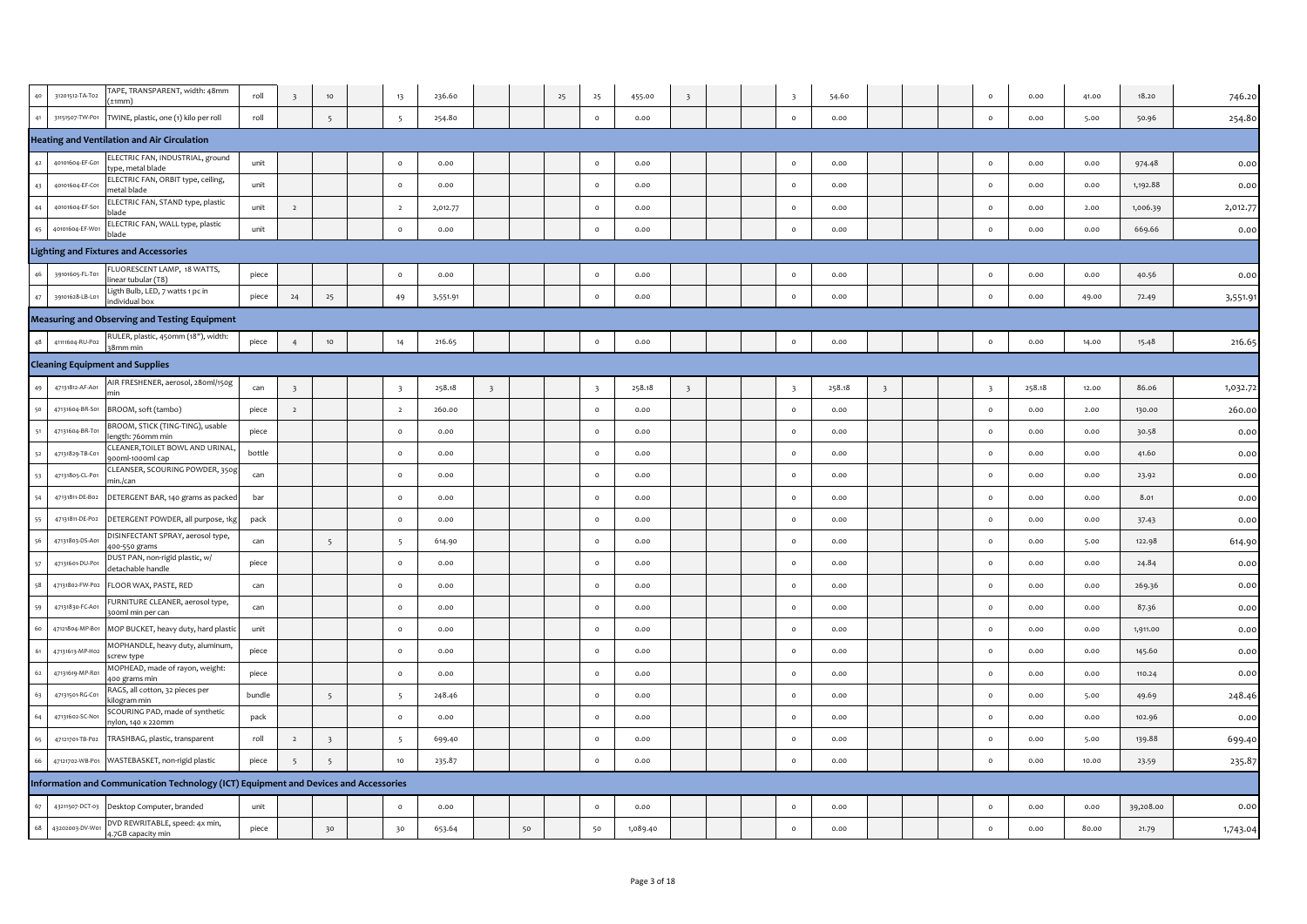| 69             | 43201827-HD-X02 | EXTERNAL HARD DRIVE, 1TB, 2.5"HDD,<br>USB 3.0          | piece  |                 | $\overline{1}$ | $\overline{1}$  | 2,724.80 |  |   | $\circ$         | 0.00   |  | $\circ$ | 0.00 |  | $\circ$ | 0.00 | 1.00  | 2,724.80  | 2,724.80 |
|----------------|-----------------|--------------------------------------------------------|--------|-----------------|----------------|-----------------|----------|--|---|-----------------|--------|--|---------|------|--|---------|------|-------|-----------|----------|
| 70             | 43202010-FD-U01 | FLASH DRIVE, 16 GB capacity                            | piece  | 5               |                | $5\overline{5}$ | 1,383.20 |  |   | $\circ$         | 0.00   |  | $\circ$ | 0.00 |  | $\circ$ | 0.00 | 5.00  | 276.64    | 1,383.20 |
| 71             | 43211503-LCT-02 | Laptop Computer, branded                               | unit   |                 |                | $\circ$         | 0.00     |  |   | $\circ$         | 0.00   |  | $\circ$ | 0.00 |  | $\circ$ | 0.00 | 0.00  | 35,916.40 | 0.00     |
| 72             | 43211708-MO-O01 | MOUSE, optical, USB connection type                    | unit   | $5\overline{5}$ |                | 5               | 674.96   |  |   | $\circ$         | 0.00   |  | $\circ$ | 0.00 |  | $\circ$ | 0.00 | 5.00  | 134.99    | 674.96   |
| 73             | 43212102-PR-D02 | PRINTER, IMPACT DOT MATRIX, 24<br>oins, 136 column     | unit   |                 |                | $\circ$         | 0.00     |  |   | $\circ$         | 0.00   |  | $\circ$ | 0.00 |  | $\circ$ | 0.00 | 0.00  | 33,131.28 | 0.00     |
| 74             | 43212102-PR-D01 | PRINTER, IMPACT DOT MATRIX, 9<br>ins, 80 columns       | unit   |                 |                | $\circ$         | 0.00     |  |   | $\circ$         | 0.00   |  | $\circ$ | 0.00 |  | $\circ$ | 0.00 | 0.00  | 7,995.52  | 0.00     |
| 75             | 43212105-PR-L01 | PRINTER, LASER, monochrome,<br>etwork-ready            | unit   |                 |                | $\circ$         | 0.00     |  |   | $\circ$         | 0.00   |  | $\circ$ | 0.00 |  | $\circ$ | 0.00 | 0.00  | 724.88    | 0.00     |
| 76             | N/A             | PRINTER, LASER, Color                                  | unit   |                 |                | $\circ$         | 0.00     |  |   | $\circ$         | 0.00   |  | $\circ$ | 0.00 |  | $\circ$ | 0.00 | 0.00  |           | 0.00     |
| $77\,$         | N/A             | PRINTER, Inkjet, Monochrome                            | piece  |                 |                | $\circ$         | 0.00     |  |   | $\circ$         | 0.00   |  | $\circ$ | 0.00 |  | $\circ$ | 0.00 | 0.00  |           | 0.00     |
| $78\,$         | N/A             | PRINTER, Inkjet, Color                                 | unit   |                 |                | $\mathsf{o}$    | 0.00     |  |   | $\circ$         | 0.00   |  | $\circ$ | 0.00 |  | $\circ$ | 0.00 | 0.00  |           | 0.00     |
| 79             | N/A             | Hub/Switches                                           | unit   |                 |                | $\circ$         | 0.00     |  |   | $\circ$         | 0.00   |  | $\circ$ | 0.00 |  | $\circ$ | 0.00 | 0.00  |           | 0.00     |
| 80             | N/A             | Network Routers                                        | unit   |                 |                | $\circ$         | 0.00     |  |   | $\circ$         | 0.00   |  | $\circ$ | 0.00 |  | $\circ$ | 0.00 | 0.00  |           | 0.00     |
| 8 <sub>1</sub> | N/A             | Wireless Access Point                                  | unit   |                 |                | $\circ$         | 0.00     |  |   | $\circ$         | 0.00   |  | $\circ$ | 0.00 |  | $\circ$ | 0.00 | 0.00  |           | 0.00     |
|                |                 | <b>Office Equipment and Accessories and Supplies</b>   |        |                 |                |                 |          |  |   |                 |        |  |         |      |  |         |      |       |           |          |
| 82             | 44121710-CH-W01 | CHALK, molded, white, dustless,<br>ength: 78mm min     | box    |                 |                | $\mathsf{o}$    | 0.00     |  |   | $\circ$         | 0.00   |  | $\circ$ | 0.00 |  | $\circ$ | 0.00 | 0.00  | 25.68     | 0.00     |
| 83             | 44122105-BF-C01 | CLIP, BACKFOLD, all metal, clamping:<br>9mm (-1mm)     | box    | 5               |                | $5\overline{ }$ | 37.86    |  |   | $\circ$         | 0.00   |  | $\circ$ | 0.00 |  | $\circ$ | 0.00 | 5.00  | 7.57      | 37.86    |
| 84             | 44122105-BF-C02 | CLIP, BACKFOLD, all metal, clamping:<br>smm (-1mm)     | box    | -5              |                | 5               | 66.98    |  |   | $\circ$         | 0.00   |  | $\circ$ | 0.00 |  | $\circ$ | 0.00 | 5.00  | 13.40     | 66.98    |
| 85             | 44122105-BF-C03 | CLIP, BACKFOLD, all metal, clamping:<br>32mm (-1mm)    | box    | $5\overline{5}$ |                | 5               | 102.75   |  |   | $\circ$         | 0.00   |  | $\circ$ | 0.00 |  | $\circ$ | 0.00 | 5.00  | 20.55     | 102.75   |
| 86             | 44122105-BF-C04 | CLIP, BACKFOLD, all metal, clamping:<br>50mm (-1mm)    | box    |                 |                | $\circ$         | 0.00     |  |   | $\circ$         | 0.00   |  | $\circ$ | 0.00 |  | $\circ$ | 0.00 | 0.00  | 39.52     | 0.00     |
| 87             | 44121801-CT-R01 | CORRECTION TAPE, film base type, UL<br>im min          | piece  |                 |                | $\mathsf{o}$    | 0.00     |  |   | $\circ$         | 0.00   |  | $\circ$ | 0.00 |  | $\circ$ | 0.00 | 0.00  | 17.56     | 0.00     |
| 88             | 44111515-DF-B01 | DATA FILE BOX, made of chipboard,<br>vith closed ends  | piece  | 6               |                | 6               | 418.70   |  |   | $\circ$         | 0.00   |  | $\circ$ | 0.00 |  | $\circ$ | 0.00 | 6.00  | 69.78     | 418.70   |
| 89             | 44122011-DF-F01 | DATA FOLDER, made of chipboard,<br>aglia lock          | piece  | 6               |                | 6               | 411.84   |  |   | $\circ$         | 0.00   |  | $\circ$ | 0.00 |  | $\circ$ | 0.00 | 6.00  | 68.64     | 411.84   |
| 90             | 44121506-EN-Do  | ENVELOPE, DOCUMENTARY, for A4<br>size document         | box    |                 |                | $\circ$         | 0.00     |  |   | $\circ$         | 0.00   |  | $\circ$ | 0.00 |  | $\circ$ | 0.00 | 0.00  | 408.14    | 0.00     |
| 91             | 44121506-EN-D02 | ENVELOPE, DOCUMENTARY, for lega<br>ize document        | box    |                 |                | $\circ$         | 0.00     |  |   | $\circ$         | 0.00   |  | $\circ$ | 0.00 |  | $\circ$ | 0.00 | 0.00  | 518.08    | 0.00     |
| 92             | 44121506-EN-X01 | ENVELOPE, EXPANDING,<br>KRAFTBOARD, for legal size doc | box    |                 |                | $\circ$         | 0.00     |  |   | $\circ$         | 0.00   |  | $\circ$ | 0.00 |  | $\circ$ | 0.00 | 0.00  | 738.40    | 0.00     |
| 93             | 44121506-EN-X02 | ENVELOPE, EXPANDING, PLASTIC,<br>.50mm thickness min   | piece  |                 |                | $\circ$         | 0.00     |  |   | $\circ$         | 0.00   |  | $\circ$ | 0.00 |  | $\circ$ | 0.00 | 0.00  | 30.49     | 0.00     |
| 94             | 44121506-EN-Mo  | ENVELOPE, MAILING, white, 8ogsm (                      | box    |                 |                | $\circ$         | 0.00     |  |   | $\circ$         | 0.00   |  | $\circ$ | 0.00 |  | $\circ$ | 0.00 | 0.00  | 328.64    | 0.00     |
| 95             | 44121504-EN-W01 | ENVELOPE, mailing, white, with<br>window               | box    |                 |                | $\circ$         | 0.00     |  |   | $\circ$         | 0.00   |  | $\circ$ | 0.00 |  | $\circ$ | 0.00 | 0.00  | 410.80    | 0.00     |
| 96             | 44111912-ER-B01 | ERASER, FELT, for<br>olackboard/whiteboard             | piece  |                 | 5              | $5\overline{5}$ | 55-54    |  |   | $\circ$         | 0.00   |  | $\circ$ | 0.00 |  | $\circ$ | 0.00 | 5.00  | 11.11     | 55.54    |
| 97             | 44122118-FA-P01 | FASTENER, METAL, 70mm between<br>rongs                 | box    |                 | 15             | 15              | 1,183.73 |  | 5 | $5\overline{5}$ | 394.58 |  | $\circ$ | 0.00 |  | $\circ$ | 0.00 | 20.00 | 78.92     | 1,578.30 |
| 98             | 44111515-FO-X01 | FILE ORGANIZER, expanding, plastic,<br>2 pockets       | piece  |                 |                | $\mathsf{o}$    | 0.00     |  |   | $\circ$         | 0.00   |  | $\circ$ | 0.00 |  | $\circ$ | 0.00 | 0.00  | 70.61     | 0.00     |
| 99             | 44122018-FT-D01 | FILE TAB DIVIDER, bristol board, for                   | set    |                 |                | $\circ$         | 0.00     |  |   | $\circ$         | 0.00   |  | $\circ$ | 0.00 |  | $\circ$ | 0.00 | 0.00  | 12.48     | 0.00     |
| 100            | 44122018-FT-D02 | FILE TAB DIVIDER, bristol board, for<br>legal          | set    |                 |                | $\circ$         | 0.00     |  |   | $\circ$         | 0.00   |  | $\circ$ | 0.00 |  | $\circ$ | 0.00 | 0.00  | 16.64     | 0.00     |
| 101            | 44122011-FO-F01 | FOLDER, FANCY, for A4 size<br>documents                | bundle |                 |                | $\circ$         | 0.00     |  |   | $\circ$         | 0.00   |  | $\circ$ | 0.00 |  | $\circ$ | 0.00 | 0.00  | 253.29    | 0.00     |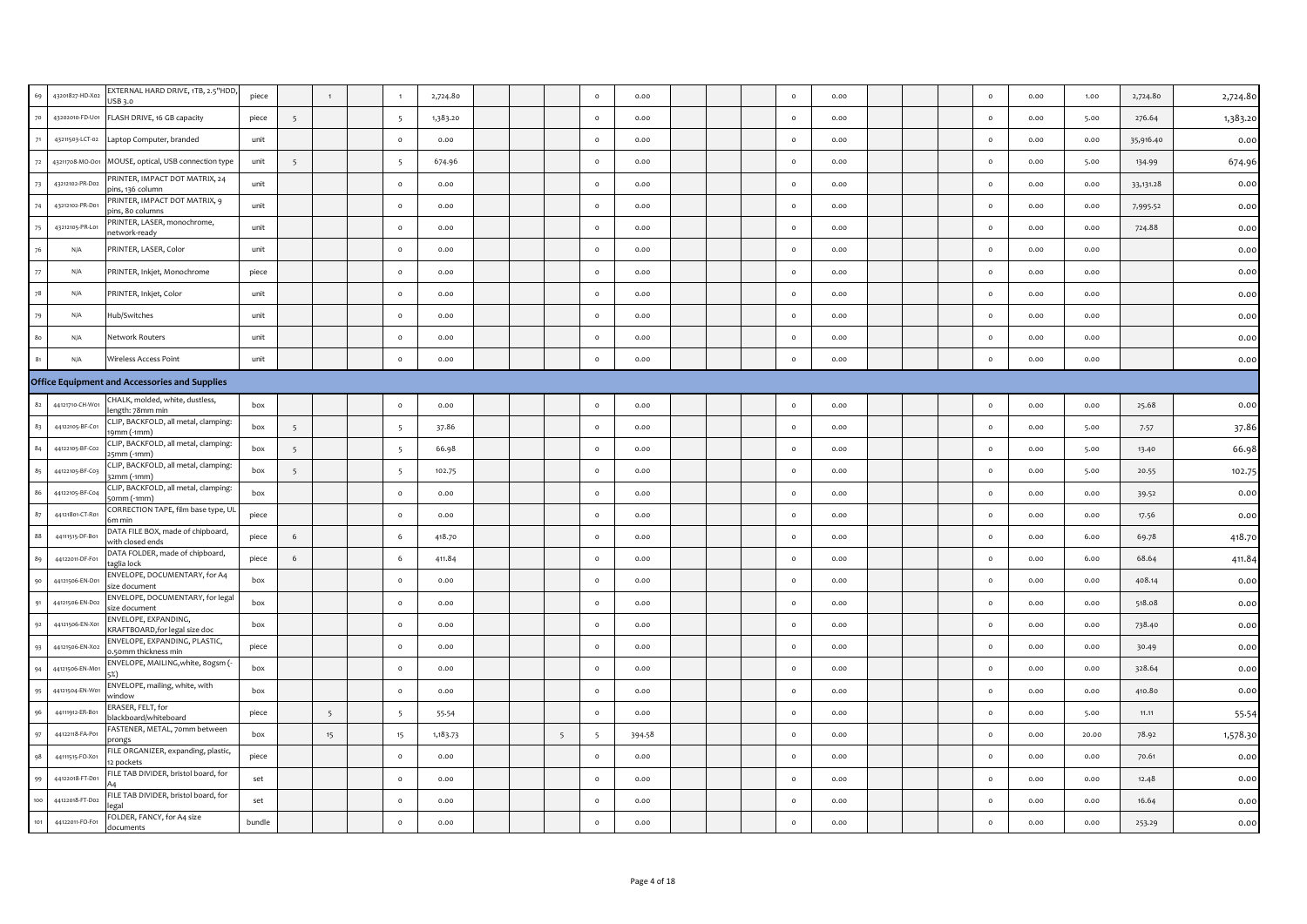| 102   | 44122011-FO-F02 | FOLDER, FANCY, for legal size<br>documents           | bundle |                 |                 | $\circ$                 | 0.00     |  |                         | $\circ$                  | 0.00     |  | $\circ$  | 0.00 |  | $\circ$      | 0.00 | 0.00  | 291.20    | 0.00     |
|-------|-----------------|------------------------------------------------------|--------|-----------------|-----------------|-------------------------|----------|--|-------------------------|--------------------------|----------|--|----------|------|--|--------------|------|-------|-----------|----------|
| 103   | 44122011-FO-L01 | FOLDER, L-TYPE, PLASTIC, for A4 size<br>tocuments    | pack   |                 |                 | $\circ$                 | 0.00     |  |                         | $\circ$                  | 0.00     |  | $\circ$  | 0.00 |  | $\circ$      | 0.00 | 0.00  | 171.08    | 0.00     |
| 104   | 44122011-FO-L02 | FOLDER, L-TYPE, PLASTIC, for legal<br>ize documents  | pack   |                 |                 | $\circ$                 | 0.00     |  |                         | $\circ$                  | 0.00     |  | $\circ$  | 0.00 |  | $\circ$      | 0.00 | 0.00  | 213.72    | 0.00     |
| 105   | 44122027-FO-P01 | OLDER, PRESSBOARD, size: 240mm :<br>;70mm (-5mm)     | box    |                 |                 | $\overline{1}$          | 746.72   |  | $\overline{\mathbf{3}}$ | $\overline{\phantom{a}}$ | 2,240.16 |  | $\circ$  | 0.00 |  | $\circ$      | 0.00 | 4.00  | 746.72    | 2,986.88 |
| 106   | 44122011-FO-T03 | OLDER, TAGBOARD, for A4 size<br>locuments            | pack   |                 |                 | $\circ$                 | 0.00     |  |                         | $\circ$                  | 0.00     |  | $\circ$  | 0.00 |  | $\circ$      | 0.00 | 0.00  | 217.36    | 0.00     |
| 107   | 44122011-FO-T04 | OLDER, TAGBOARD, for legal size<br>documents         | pack   |                 |                 | $\circ$                 | 0.00     |  |                         | $\circ$                  | 0.00     |  | $\circ$  | 0.00 |  | $\circ$      | 0.00 | 0.00  | 279.64    | 0.00     |
| 108   | 44122008-IT-T01 | INDEX TAB, self-adhesive, transparent                | box    |                 |                 | $\circ$                 | 0.00     |  |                         | $\circ$                  | 0.00     |  | $\circ$  | 0.00 |  | $\circ$      | 0.00 | 0.00  | 51.88     | 0.00     |
| 109   | 44111515-MF-B02 | MAGAZINE FILE BOX, LARGE size,<br>nade of chipboard  | piece  |                 |                 | $\circ$                 | 0.00     |  |                         | $\circ$                  | 0.00     |  | $\circ$  | 0.00 |  | $\circ$      | 0.00 | 0.00  | 41.60     | 0.00     |
| 110   | 44121716-MA-F01 | MARKER, FLUORESCENT, 3 assorted<br>colors per set    | set    |                 |                 | $\circ$                 | 0.00     |  |                         | $\circ$                  | 0.00     |  | $\circ$  | 0.00 |  | $\circ$      | 0.00 | 0.00  | 37.23     | 0.00     |
| 111   | 44121708-MW-Bo  | MARKER, whiteboard, black, felt tip,<br>vullet tvpe  | piece  | - 5             | 20              | 25                      | 257.66   |  |                         | $\circ$                  | 0.00     |  | $\circ$  | 0.00 |  | $\circ$      | 0.00 | 25.00 | 10.31     | 257.66   |
| 112   | 44121708-MW-B02 | MARKER, whiteboard, blue, felt tip,<br>ullet type    | piece  | 5 <sup>5</sup>  | 20              | 25                      | 257.66   |  |                         | $\circ$                  | 0.00     |  | $\circ$  | 0.00 |  | $\circ$      | 0.00 | 25.00 | 10.31     | 257.66   |
| 113   | 44121708-MW-Bo  | MARKER, whiteboard, red, felt tip,<br>ullet type     | piece  | $5\overline{5}$ | 20              | 25                      | 257.66   |  |                         | $\circ$                  | 0.00     |  | $\circ$  | 0.00 |  | $\circ$      | 0.00 | 25.00 | 10.31     | 257.66   |
| 114   | 44121708-MP-B01 | MARKER, PERMANENT, bullet type,<br>plack             | piece  | 5               | 20              | 25                      | 241.28   |  |                         | $\circ$                  | 0.00     |  | $\circ$  | 0.00 |  | $\circ$      | 0.00 | 25.00 | 9.65      | 241.28   |
| 115   | 44121708-MP-B02 | MARKER, PERMANENT, bullet type,                      | piece  | - 5             | 20              | 25                      | 241.28   |  |                         | $\circ$                  | 0.00     |  | $\circ$  | 0.00 |  | $\circ$      | 0.00 | 25.00 | 9.65      | 241.28   |
| 116   | 44121708-MP-B03 | MARKER, PERMANENT, bullet type,                      | piece  | -5              | 20              | 25                      | 241.28   |  |                         | $\circ$                  | 0.00     |  | $\circ$  | 0.00 |  | $\circ$      | 0.00 | 25.00 | 9.65      | 241.28   |
| 117   | 44122104-PC-G01 | PAPER CLIP, vinyl/plastic coat, length:<br>2mm min   | box    | $5^{\circ}$     |                 | $\overline{5}$          | 29.90    |  |                         | $\circ$                  | 0.00     |  | $\circ$  | 0.00 |  | $\circ$      | 0.00 | 5.00  | 5.98      | 29.90    |
| 118   | 44122104-PC-J02 | PAPER CLIP, vinyl/plastic coat, length:<br>48mm min  | box    | $\overline{3}$  |                 | $\overline{\mathbf{3}}$ | 38.22    |  |                         | $\circ$                  | 0.00     |  | $\circ$  | 0.00 |  | $\circ$      | 0.00 | 3.00  | 12.74     | 38.22    |
| 119   | 44121706-PE-L01 | PENCIL, lead, w/ eraser, wood cased,<br>าardness: HB | box    |                 | 15              | 20                      | 415.79   |  |                         | $\circ$                  | 0.00     |  | $\circ$  | 0.00 |  | $\circ$      | 0.00 | 20.00 | 20.79     | 415.79   |
| 120   | 44122037-RB-P10 | RING BINDER, 80 rings, plastic, 32mm<br>1.12m        | bundle |                 |                 | $\circ$                 | 0.00     |  |                         | $\circ$                  | 0.00     |  | $\circ$  | 0.00 |  | $\circ$      | 0.00 | 0.00  | 201.64    | 0.00     |
| 121   | 44122101-RU-Bo  | RUBBER BAND, 70mm min lay flat<br>length(f#18)       | box    | $\overline{2}$  | 10              | 12                      | 1,160.64 |  |                         | $\circ$                  | 0.00     |  | $\circ$  | 0.00 |  | $\circ$      | 0.00 | 12.00 | 96.72     | 1,160.64 |
| $122$ | 44121905-SP-F01 | TAMP PAD, FELT, bed dimension:<br>omm x 100mm min    | piece  | $\overline{2}$  |                 | $\overline{2}$          | 55-33    |  |                         | $\circ$                  | 0.00     |  | $\circ$  | 0.00 |  | $\circ$      | 0.00 | 2.00  | 27.66     | 55-33    |
| 123   | 44121612-BL-H01 | CUTTER BLADE, for heavy duty cutter                  | piece  |                 | 10              | 10                      | 117.73   |  |                         | $\circ$                  | 0.00     |  | $\circ$  | 0.00 |  | $\circ$      | 0.00 | 10.00 | 11.77     | 117.73   |
| 124   | 44121612-CU-H01 | CUTTER KNIFE, for general purpose                    | piece  | $\overline{4}$  | 10              | 14                      | 383.66   |  |                         | $\circ$                  | 0.00     |  | $\circ$  | 0.00 |  | $\circ$      | 0.00 | 14.00 | 27.40     | 383.66   |
| 125   | 44103202-DS-Mo  | DATING AND STAMPING MACHINE,<br>eavy duty            | piece  |                 |                 | $\circ$                 | 0.00     |  |                         | $\circ$                  | 0.00     |  | $\circ$  | 0.00 |  | $\circ$      | 0.00 | 0.00  | 478.38    | 0.00     |
| 126   | 44121619-PS-M01 | PENCIL SHARPENER, manual, single<br>cutter head      | piece  |                 |                 | $\overline{1}$          | 187.20   |  |                         | $\circ$                  | 0.00     |  | $\circ$  | 0.00 |  | $\circ$      | 0.00 | 1.00  | 187.20    | 187.20   |
| 127   | 44101602-PU-P01 | UNCHER, paper, heavy duty, with<br>wo hole guide     | piece  |                 |                 | $\overline{1}$          | 131.96   |  |                         | $\circ$                  | 0.00     |  | $\circ$  | 0.00 |  | $\circ$      | 0.00 | 1.00  | 131.96    | 131.96   |
| 128   | 44121618-SS-S01 | SCISSORS, symmetrical, blade length:<br>ismm min     | pair   |                 | 10 <sup>1</sup> | 14                      | 218.40   |  |                         | $\Omega$                 | 0.00     |  | $\Omega$ | 0.00 |  | $\Omega$     | 0.00 | 14.00 | 15.60     | 218.40   |
| 129   | 44121615-ST-S01 | STAPLER, STANDARD TYPE, load cap:<br>00 staples min  | piece  |                 | 10              | 14                      | 1,150.24 |  |                         | $\circ$                  | 0.00     |  | $\circ$  | 0.00 |  | $\circ$      | 0.00 | 14.00 | 82.16     | 1,150.24 |
| 130   | 44121615-ST-B01 | STAPLER, BINDER TYPE, heavy duty,<br>lesktop         | unit   |                 |                 | $\circ$                 | 0.00     |  |                         | $\circ$                  | 0.00     |  | $\circ$  | 0.00 |  | $\circ$      | 0.00 | 0.00  | 878.80    | 0.00     |
| 131   | 44121613-SR-P01 | STAPLE REMOVER, PLIER-TYPE                           | piece  |                 | 15              | 15                      | 272.69   |  |                         | $\Omega$                 | 0.00     |  | $\Omega$ | 0.00 |  | $\circ$      | 0.00 | 15.00 | 18.18     | 272.69   |
| 132   | 44121605-TD-T01 | TAPE DISPENSER, TABLE TOP, for<br>4mm width tape     | piece  |                 |                 | $\circ$                 | 0.00     |  |                         | $\circ$                  | 0.00     |  | $\circ$  | 0.00 |  | $\circ$      | 0.00 | 0.00  | 55.83     | 0.00     |
| 133   | 44101602-PB-Mo  | BINDING AND PUNCHING MACHINE,<br>oinding cap: 50mm   | unit   |                 |                 | $\circ$                 | 0.00     |  |                         | $\circ$                  | 0.00     |  | $\circ$  | 0.00 |  | $\circ$      | 0.00 | 0.00  | 10,400.00 | 0.00     |
| 134   | 44101807-CA-C01 | CALCULATOR, compact, 12 digits                       | unit   |                 | $\overline{5}$  | 5                       | 676.00   |  |                         | $\circ$                  | 0.00     |  | $\circ$  | 0.00 |  | $\circ$      | 0.00 | 5.00  | 135.20    | 676.00   |
| 135   | 44101714-FX-M01 | ACSIMILE MACHINE, uses thermal<br>paper              | unit   |                 |                 | $\mathsf{o}$            | 0.00     |  |                         | $\circ$                  | 0.00     |  | $\circ$  | 0.00 |  | $\mathsf{o}$ | 0.00 | 0.00  | 4,711.20  | 0.00     |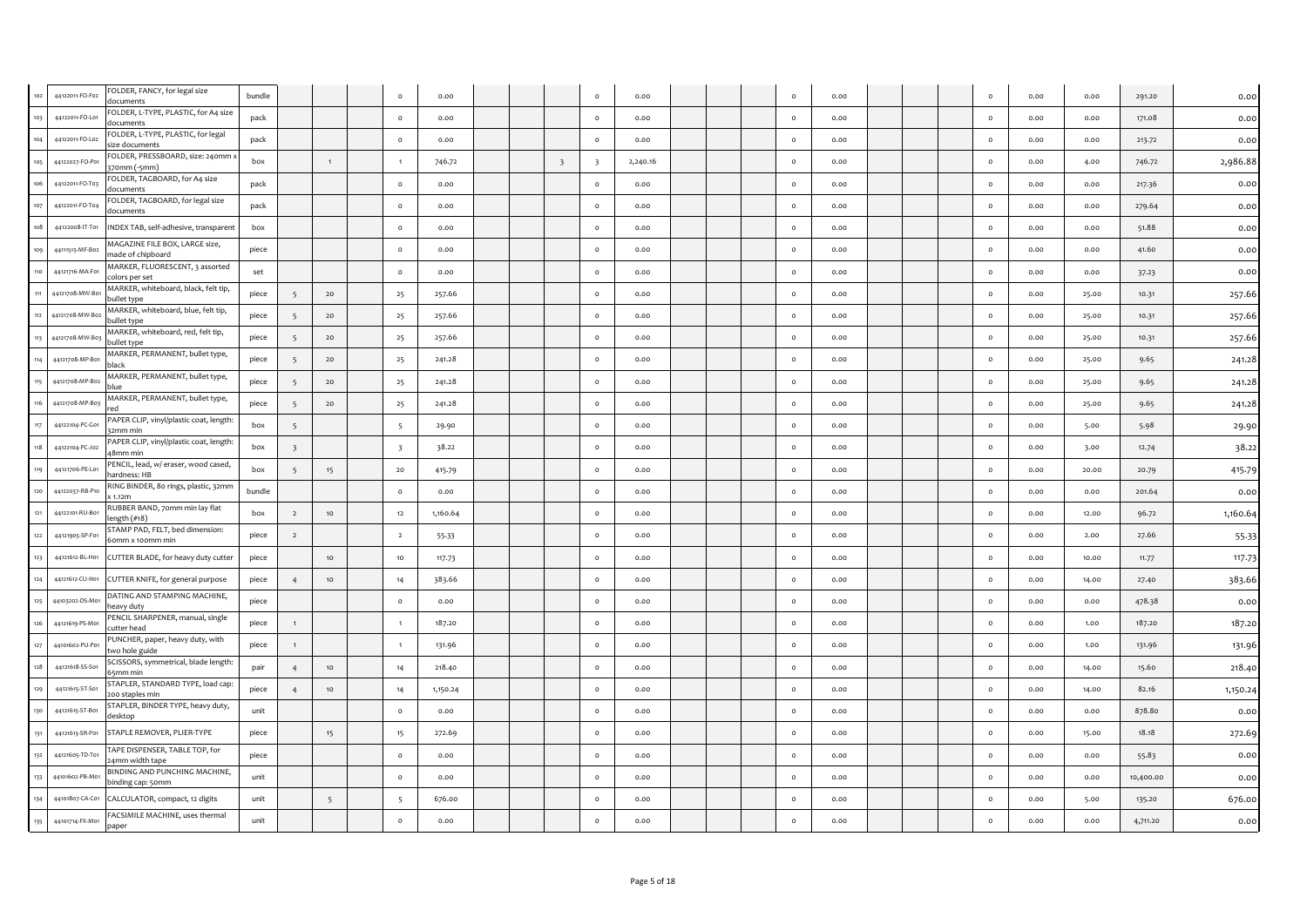|     | 44101601-PT-M01 | PAPER TRIMMER/CUTTING MACHINE,<br>max paper size: B4    | unit |  | $\circ$  | 0.00 |  |          | 0.00 |  |          | 0.00 |  | $\circ$  | 0.00 | 0.00 | 8,088.08 | 0.00 |
|-----|-----------------|---------------------------------------------------------|------|--|----------|------|--|----------|------|--|----------|------|--|----------|------|------|----------|------|
| 137 | 44101603-PS-M01 | PAPER SHREDDER, cutting width:<br>3mm-4mm (Entry Level) | unit |  | $\circ$  | 0.00 |  | $\circ$  | 0.00 |  | $\circ$  | 0.00 |  | $\circ$  | 0.00 | 0.00 | 5,699.20 | 0.00 |
| 138 | 44101603-PS-M02 | PAPER SHREDDER, cutting width:<br>3mm-4mm (Mid-Level)   | unit |  | $\circ$  | 0.00 |  | $\circ$  | 0.00 |  | $\circ$  | 0.00 |  | $\circ$  | 0.00 | 0.00 | 0.00     | 0.00 |
|     |                 | Printer or Facsimile or Photocopier Supplies            |      |  |          |      |  |          |      |  |          |      |  |          |      |      |          |      |
| 139 | 44103109-BR-D05 | DRUM CART, BROTHER DR-3455                              | cart |  | $\circ$  | 0.00 |  | $\circ$  | 0.00 |  | $\circ$  | 0.00 |  | $\circ$  | 0.00 | 0.00 | 6,864.00 | 0.00 |
| 140 | 44103105-CA-C04 | INK CART, CANON CL-741, Col.                            | cart |  | $\circ$  | 0.00 |  | $\circ$  | 0.00 |  | $\circ$  | 0.00 |  | $\circ$  | 0.00 | 0.00 | 1,001.52 | 0.00 |
| 141 | 44103105-CA-C02 | INK CART, CANON CL-811, Colored                         | cart |  | $\circ$  | 0.00 |  | $\Omega$ | 0.00 |  | $\circ$  | 0.00 |  | $\circ$  | 0.00 | 0.00 | 1,029.60 | 0.00 |
| 142 | 44103105-CA-B04 | INK CART, CANON PG-740, Black                           | cart |  | $\circ$  | 0.00 |  | $\circ$  | 0.00 |  | $\circ$  | 0.00 |  | $\circ$  | 0.00 | 0.00 | 754.00   | 0.00 |
| 143 | 44103105-CA-B02 | INK CART, CANON PG-810, Black                           | cart |  | $\circ$  | 0.00 |  | $\Omega$ | 0.00 |  | $\Omega$ | 0.00 |  | $\circ$  | 0.00 | 0.00 | 780.00   | 0.00 |
| 144 | 44103105-EP-B17 | INK CART, EPSON C13T664100<br>T6641), Black             | cart |  | $\circ$  | 0.00 |  | $\Omega$ | 0.00 |  | $\circ$  | 0.00 |  | $\circ$  | 0.00 | 0.00 | 254.80   | 0.00 |
| 145 | 44103105-EP-C17 | INK CART, EPSON C13T664200<br>T6642), Cyan              | cart |  | $\circ$  | 0.00 |  | $\circ$  | 0.00 |  | $\circ$  | 0.00 |  | $\circ$  | 0.00 | 0.00 | 254.80   | 0.00 |
|     | 44103105-EP-M17 | INK CART, EPSON C13T664300<br>T6643), Magenta           | cart |  | $\Omega$ | 0.00 |  | $\Omega$ | 0.00 |  | $\circ$  | 0.00 |  | $\circ$  | 0.00 | 0.00 | 254.80   | 0.00 |
| 147 | 44103105-EP-Y17 | INK CART, EPSON C13T664400<br>(T6644), Yellow           | cart |  | $\circ$  | 0.00 |  | $\Omega$ | 0.00 |  | $\circ$  | 0.00 |  | $\circ$  | 0.00 | 0.00 | 254.80   | 0.00 |
| 148 | 44103105-HP-B40 | INK CART, HP C2P04AA (HP62) Black                       | cart |  | $\circ$  | 0.00 |  | $\Omega$ | 0.00 |  | $\circ$  | 0.00 |  | $\circ$  | 0.00 | 0.00 | 0.00     | 0.00 |
| 149 | 44103105-HP-T40 | INK CART, HP C2P06AA (HP62) Tri-                        | cart |  | $\Omega$ | 0.00 |  |          | 0.00 |  | $\circ$  | 0.00 |  | $\circ$  | 0.00 | 0.00 | 0.00     | 0.00 |
| 150 | 44103105-HP-Bog | INK CART, HP C9351AA, (HP21), Black                     | cart |  | $\circ$  | 0.00 |  | $\circ$  | 0.00 |  | $\circ$  | 0.00 |  | $\circ$  | 0.00 | 0.00 | 658.32   | 0.00 |
| 151 | 44103105-HP-T10 | INK CART, HP C9352AA, (HP22), Tri-                      | cart |  | $\circ$  | 0.00 |  | $\circ$  | 0.00 |  | $\circ$  | 0.00 |  | $\circ$  | 0.00 | 0.00 | 745.68   | 0.00 |
| 152 | 44103105-HP-T30 | INK CART, HP C9363WA, (HP97), Tri-                      | cart |  | $\circ$  | 0.00 |  |          | 0.00 |  | $\circ$  | 0.00 |  | $\circ$  | 0.00 | 0.00 | 1,492.40 | 0.00 |
| 153 | 44103105-HP-P48 | INK CART, HP C9397A (HP72) 69ml<br>hoto Black           | cart |  | $\circ$  | 0.00 |  | $\circ$  | 0.00 |  | $\circ$  | 0.00 |  | $\circ$  | 0.00 | 0.00 | 1,996.80 | 0.00 |
| 154 | 44103105-HP-C48 | INK CART, HP C9398A (HP72) 69ml                         | cart |  | $\Omega$ | 0.00 |  | $\Omega$ | 0.00 |  | $\Omega$ | 0.00 |  | $\circ$  | 0.00 | 0.00 | 1,996.80 | 0.00 |
| 155 | 44103105-HP-M48 | INK CART, HP C9399A (HP72) 69ml<br>Magenta              | cart |  | $\Omega$ | 0.00 |  | $\Omega$ | 0.00 |  | $\Omega$ | 0.00 |  | $\circ$  | 0.00 | 0.00 | 1,996.80 | 0.00 |
| 156 | 44103105-HP-Y48 | INK CART, HP C9400A (HP72) 69ml<br>'ellow               | cart |  | $\circ$  | 0.00 |  | $\circ$  | 0.00 |  | $\circ$  | 0.00 |  | $\circ$  | 0.00 | 0.00 | 1,996.80 | 0.00 |
| 157 | 44103105-HP-G48 | INK CART, HP C9401A (HP72) 69ml<br>Grav                 | cart |  | $\circ$  | 0.00 |  | $\Omega$ | 0.00 |  | $\circ$  | 0.00 |  | $\circ$  | 0.00 | 0.00 | 1,996.80 | 0.00 |
| 158 | 44103105-HP-B48 | INK CART, HP C9403A (HP72) 130ml<br>Matte Black         | cart |  | $\Omega$ | 0.00 |  | $\Omega$ | 0.00 |  | $\Omega$ | 0.00 |  | $\circ$  | 0.00 | 0.00 | 3,016.00 | 0.00 |
| 159 | 44103105-HP-B17 | INK CART, HP CC640WA, (HP60),<br>lack                   | cart |  | $\circ$  | 0.00 |  | $\Omega$ | 0.00 |  | $\circ$  | 0.00 |  | $\circ$  | 0.00 | 0.00 | 650.00   | 0.00 |
| 160 | 44103105-HP-T17 | INK CART, HP CC643WA, (HP60), Tri-                      | cart |  | $\circ$  | 0.00 |  | $\Omega$ | 0.00 |  | $\circ$  | 0.00 |  | $\circ$  | 0.00 | 0.00 | 766.48   | 0.00 |
| 161 | 44103105-HP-B35 | INK CART, HP CD887AA, (HP703),<br>Black                 | cart |  | $\circ$  | 0.00 |  | $\circ$  | 0.00 |  | $\circ$  | 0.00 |  | $\circ$  | 0.00 | 0.00 | 339.04   | 0.00 |
| 162 | 44103105-HP-T35 | INK CART, HP CD888AA, (HP703), Tri-                     | cart |  | $\circ$  | 0.00 |  | $\circ$  | 0.00 |  | $\circ$  | 0.00 |  | $\circ$  | 0.00 | 0.00 | 339.04   | 0.00 |
|     | 44103105-HX-C40 | INK CART, HP CD972AA, (HP 920XL),                       | cart |  | $\circ$  | 0.00 |  |          | 0.00 |  | $\circ$  | 0.00 |  | $\circ$  | 0.00 | 0.00 | 629.20   | 0.00 |
| 164 | 44103105-HX-M4  | INK CART, HP CD973AA, (HP 920XL),<br>Magenta            | cart |  | $\circ$  | 0.00 |  | $\circ$  | 0.00 |  | $\circ$  | 0.00 |  | $\circ$  | 0.00 | 0.00 | 629.20   | 0.00 |
| 165 | 44103105-HX-Y40 | INK CART, HP CD974AA, (HP 920XL),<br>ellow              | cart |  | $\Omega$ | 0.00 |  | $\Omega$ | 0.00 |  | $\Omega$ | 0.00 |  | $\Omega$ | 0.00 | 0.00 | 629.20   | 0.00 |
| 166 | 44103105-HX-B40 | INK CART, HP CD975AA, (HP 920XL),<br>Black              | cart |  | $\Omega$ | 0.00 |  |          | 0.00 |  | $\Omega$ | 0.00 |  | $\circ$  | 0.00 | 0.00 | 1,242.80 | 0.00 |
| 167 | 44103105-HP-B20 | INK CART, HP CH561WA, (HP61), Black                     | cart |  | $\circ$  | 0.00 |  | $\circ$  | 0.00 |  | $\circ$  | 0.00 |  | $\circ$  | 0.00 | 0.00 | 644.80   | 0.00 |
| 168 | 44103105-HP-T20 | INK CART, HP CH562WA, (HP61),<br>Tricolor               | cart |  | $\circ$  | 0.00 |  | $\Omega$ | 0.00 |  | $\circ$  | 0.00 |  | $\circ$  | 0.00 | 0.00 | 826.80   | 0.00 |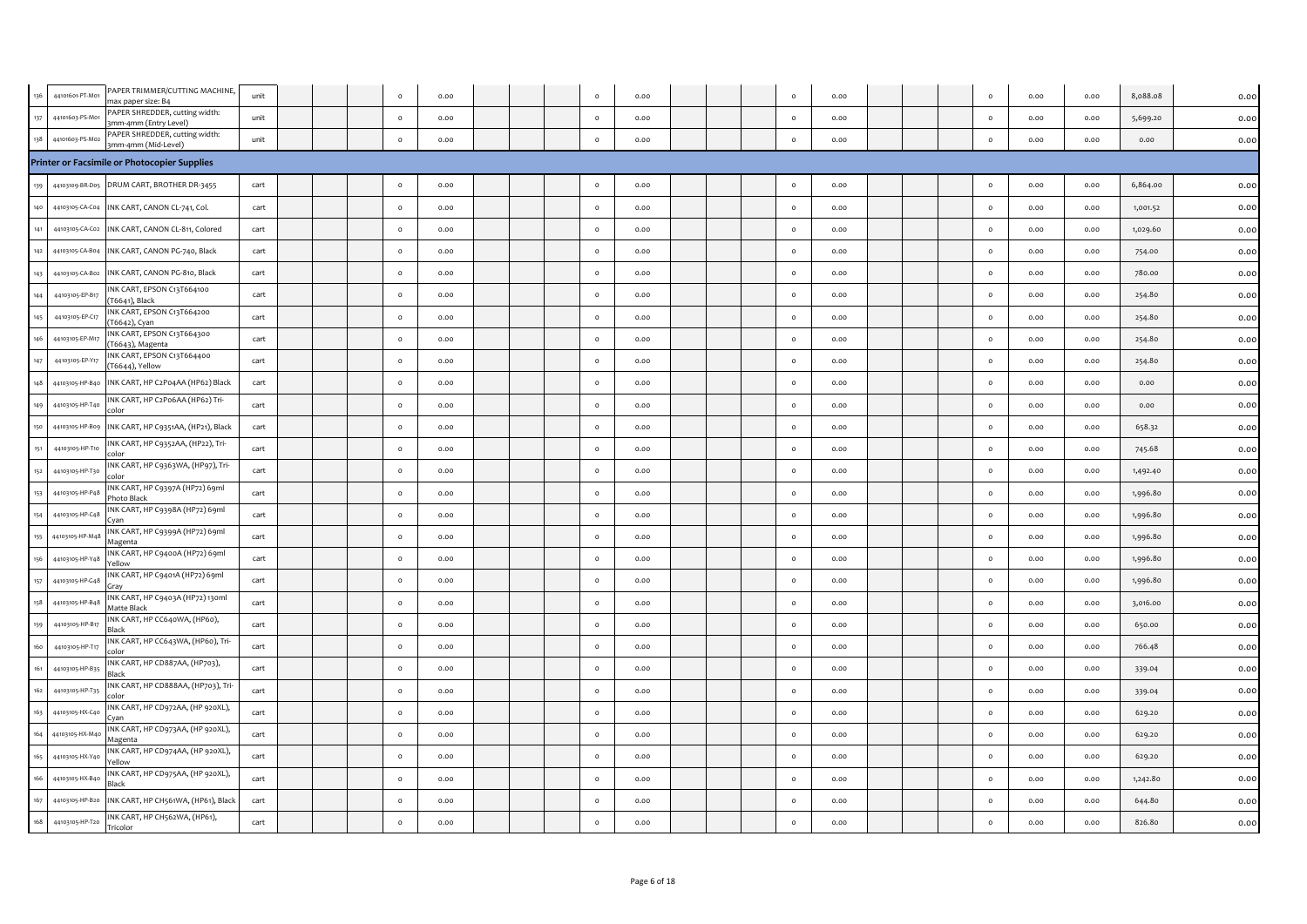|         | 44103105-HP-B49 | INK CART, HP CH565A (HP82) Black                        | cart |  |          | 0.00 |  | $\circ$  | 0.00 |  | $\circ$      | 0.00 |  | $\circ$  | 0.00 | 0.00 | 1,872.00 | 0.00 |
|---------|-----------------|---------------------------------------------------------|------|--|----------|------|--|----------|------|--|--------------|------|--|----------|------|------|----------|------|
| 170     | 44103105-HP-C49 | INK CART, HP CH566A (HP82) Cyan                         | cart |  |          | 0.00 |  | $\Omega$ | 0.00 |  | $\Omega$     | 0.00 |  | $\circ$  | 0.00 | 0.00 | 1,300.00 | 0.00 |
| 171     | 44103105-HP-M49 | INK CART, HP CH567A (HP82)<br>Magenta                   | cart |  | $\circ$  | 0.00 |  | $\circ$  | 0.00 |  | $\circ$      | 0.00 |  | $\circ$  | 0.00 | 0.00 | 1,300.00 | 0.00 |
| 172     | 44103105-HP-Y49 | INK CART, HP CH568A (HP82) Yellow                       | cart |  | $\circ$  | 0.00 |  | $\circ$  | 0.00 |  | $\mathsf{o}$ | 0.00 |  | $\circ$  | 0.00 | 0.00 | 1,300.00 | 0.00 |
| 173     | 44103105-HX-B43 | INK CART, HP CN045AA, (HP950XL),<br><b>Black</b>        | cart |  | $\circ$  | 0.00 |  | $\circ$  | 0.00 |  | $\circ$      | 0.00 |  | $\circ$  | 0.00 | 0.00 | 1,554.80 | 0.00 |
| 174     | 44103105-HX-C43 | INK CART, HP CN046AA, (HP951XL),<br>Cvan                | cart |  | $\circ$  | 0.00 |  | $\circ$  | 0.00 |  | $\circ$      | 0.00 |  | $\circ$  | 0.00 | 0.00 | 1,175.20 | 0.00 |
| 175     | 44103105-HX-M43 | INK CART, HP CN047AA, (HP951XL),<br>Magenta             | cart |  | $\circ$  | 0.00 |  | $\circ$  | 0.00 |  | $\circ$      | 0.00 |  | $\circ$  | 0.00 | 0.00 | 1,180.40 | 0.00 |
| 176     | 44103105-HX-Y43 | INK CART, HP CN048AA, (HP951XL).<br>Yellow              | cart |  | $\circ$  | 0.00 |  | $\circ$  | 0.00 |  | $\mathsf{o}$ | 0.00 |  | $\circ$  | 0.00 | 0.00 | 1,180.40 | 0.00 |
| 177     | 44103105-HP-B36 | INK CART, HP CN692AA, (HP704),<br>Black                 | cart |  | $\circ$  | 0.00 |  | $\circ$  | 0.00 |  | $\circ$      | 0.00 |  | $\circ$  | 0.00 | 0.00 | 339.04   | 0.00 |
| 178     | 44103105-HP-T36 | INK CART, HP CN693AA, (HP704), Tri-<br>alor:            | cart |  | $\Omega$ | 0.00 |  | $\Omega$ | 0.00 |  | $\circ$      | 0.00 |  | $\circ$  | 0.00 | 0.00 | 339.04   | 0.00 |
| 179     | 44103105-HP-B33 | INK CART, HP CZ107AA, (HP678), Black                    | cart |  | $\circ$  | 0.00 |  | $\circ$  | 0.00 |  | $\mathsf{o}$ | 0.00 |  | $\circ$  | 0.00 | 0.00 | 339.04   | 0.00 |
|         | 44103105-HP-T33 | INK CART, HP CZ108AA, (HP678),<br>Tricolor              | cart |  | $\circ$  | 0.00 |  | $\circ$  | 0.00 |  | $\circ$      | 0.00 |  | $\circ$  | 0.00 | 0.00 | 339.04   | 0.00 |
| 181     | 44103105-HP-B42 | INK CART, HP CZ121A (HP685A), Black                     | cart |  | $\Omega$ | 0.00 |  | $\circ$  | 0.00 |  | $\circ$      | 0.00 |  | $\circ$  | 0.00 | 0.00 | 366.08   | 0.00 |
| 182     | 44103105-HP-C33 | INK CART, HP CZ122A (HP685A), Cyan                      | cart |  | $\Omega$ | 0.00 |  | $\Omega$ | 0.00 |  | $\circ$      | 0.00 |  | $\Omega$ | 0.00 | 0.00 | 249.60   | 0.00 |
| 183     | 44103105-HP-M33 | INK CART, HP CZ123A (HP685A),<br>Magenta                | cart |  | $\circ$  | 0.00 |  | $\circ$  | 0.00 |  | $\circ$      | 0.00 |  | $\circ$  | 0.00 | 0.00 | 249.60   | 0.00 |
| 184     | 44103105-HP-Y33 | INK CART, HP CZ124A (HP685A),<br>Yellow                 | cart |  | $\circ$  | 0.00 |  | $\circ$  | 0.00 |  | $\mathsf{o}$ | 0.00 |  | $\circ$  | 0.00 | 0.00 | 249.60   | 0.00 |
| 185     | 44103105-HP-T43 | INK CART, HP F6V26AA (HP680) Tri-<br>color              | cart |  | $\Omega$ | 0.00 |  | $\circ$  | 0.00 |  | $\circ$      | 0.00 |  | $\circ$  | 0.00 | 0.00 | 403.83   | 0.00 |
| 186     | 44103105-HP-B43 | INK CART, HP F6V27AA (HP680) Black                      | cart |  | $\Omega$ | 0.00 |  | $\Omega$ | 0.00 |  | $\circ$      | 0.00 |  | $\circ$  | 0.00 | 0.00 | 403.83   | 0.00 |
| 187     | 44103105-HP-C50 | INK CART, HP LoS51AA (HP955) Cyan<br>Original           | cart |  | $\circ$  | 0.00 |  | $\circ$  | 0.00 |  | $\mathsf{o}$ | 0.00 |  | $\circ$  | 0.00 | 0.00 | 0.00     | 0.00 |
| 188     | 44103105-HP-M50 | INK CART, HP LoS54AA (HP955)<br>Magenta Original        | cart |  | $\circ$  | 0.00 |  | $\circ$  | 0.00 |  | $\circ$      | 0.00 |  | $\circ$  | 0.00 | 0.00 | 0.00     | 0.00 |
| 189     | 44103105-HP-Y50 | INK CART, HP LoS57AA (HP955)<br>Yellow Original         | cart |  | $\circ$  | 0.00 |  | $\circ$  | 0.00 |  | $\circ$      | 0.00 |  | $\circ$  | 0.00 | 0.00 | 0.00     | 0.00 |
| 190     | 44103105-HP-B50 | INK CART, HP LoS6oAA (HP955) Black<br>Original          | cart |  | $\Omega$ | 0.00 |  | $\circ$  | 0.00 |  | $\circ$      | 0.00 |  | $\circ$  | 0.00 | 0.00 | 0.00     | 0.00 |
|         | 44103105-HX-C48 | INK CART, HP LoS63AA (HP955XL)<br>Cyan Original         | cart |  | $\Omega$ | 0.00 |  | $\circ$  | 0.00 |  | $\circ$      | 0.00 |  | $\circ$  | 0.00 | 0.00 | 1,277.76 | 0.00 |
| 192     | 44103105-HX-M48 | INK CART, HP LoS66AA (HP955XL)<br>Magenta Original      | cart |  | $\circ$  | 0.00 |  | $\circ$  | 0.00 |  | $\circ$      | 0.00 |  | $\circ$  | 0.00 | 0.00 | 1,277.76 | 0.00 |
| 193     | 44103105-HX-Y48 | INK CART, HP LoS69AA (HP955XL)<br>Yellow Original       | cart |  | $\circ$  | 0.00 |  | $\circ$  | 0.00 |  | $\mathsf{o}$ | 0.00 |  | $\circ$  | 0.00 | 0.00 | 1,277.76 | 0.00 |
| 194     | 44103105-HX-B48 | INK CART, HP LoS72AA (HP955XL)<br><b>Black Original</b> | cart |  | $\circ$  | 0.00 |  | $\circ$  | 0.00 |  | $\circ$      | 0.00 |  | $\circ$  | 0.00 | 0.00 | 1,737.02 | 0.00 |
| 195     | 44103105-HP-C51 | INK CART, HP T6L89AA (HP905) Cyan<br>Original           | cart |  | $\Omega$ | 0.00 |  | $\Omega$ | 0.00 |  | $\circ$      | 0.00 |  | $\Omega$ | 0.00 | 0.00 | 453.62   | 0.00 |
|         | 44103105-HP-M5  | INK CART, HP T6L93AA (HP905)<br>Magenta Original        | cart |  | $\circ$  | 0.00 |  | $\circ$  | 0.00 |  | $\circ$      | 0.00 |  | $\circ$  | 0.00 | 0.00 | 453.62   | 0.00 |
| 197     | 44103105-HP-Y51 | INK CART, HP T6L97AA (HP905)<br>Yellow Original         | cart |  | $\circ$  | 0.00 |  | $\circ$  | 0.00 |  | $\circ$      | 0.00 |  | $\circ$  | 0.00 | 0.00 | 453.62   | 0.00 |
| 198     | 44103105-HP-B51 | INK CART, HP T6M01AA (HP905) Black<br>Original          | cart |  | $\circ$  | 0.00 |  | $\circ$  | 0.00 |  | $\circ$      | 0.00 |  | $\circ$  | 0.00 | 0.00 | 741.28   | 0.00 |
| 199     | 44103105-HX-C49 | INK CART, HP T6Mo5AA (HP905XL)<br>Cyan Original         | cart |  | $\circ$  | 0.00 |  | $\circ$  | 0.00 |  | $\circ$      | 0.00 |  | $\circ$  | 0.00 | 0.00 | 0.00     | 0.00 |
| 200     | 44103105-HX-M49 | INK CART, HP T6Mo9AA (HP905XL)<br>Magenta Original      | cart |  | $\circ$  | 0.00 |  | $\circ$  | 0.00 |  | $\circ$      | 0.00 |  | $\circ$  | 0.00 | 0.00 | 0.00     | 0.00 |
| 201     | 44103105-HX-Y49 | INK CART, HP T6M13AA (HP905XL)<br>Yellow Original       | cart |  | $\circ$  | 0.00 |  | $\circ$  | 0.00 |  | $\mathsf{o}$ | 0.00 |  | $\circ$  | 0.00 | 0.00 | 0.00     | 0.00 |
| $202\,$ | 44103105-HX-B49 | INK CART, HP T6M17AA (HP905XL)<br><b>Black Original</b> | cart |  | $\Omega$ | 0.00 |  | $\circ$  | 0.00 |  | $\mathsf{o}$ | 0.00 |  | $\circ$  | 0.00 | 0.00 | 0.00     | 0.00 |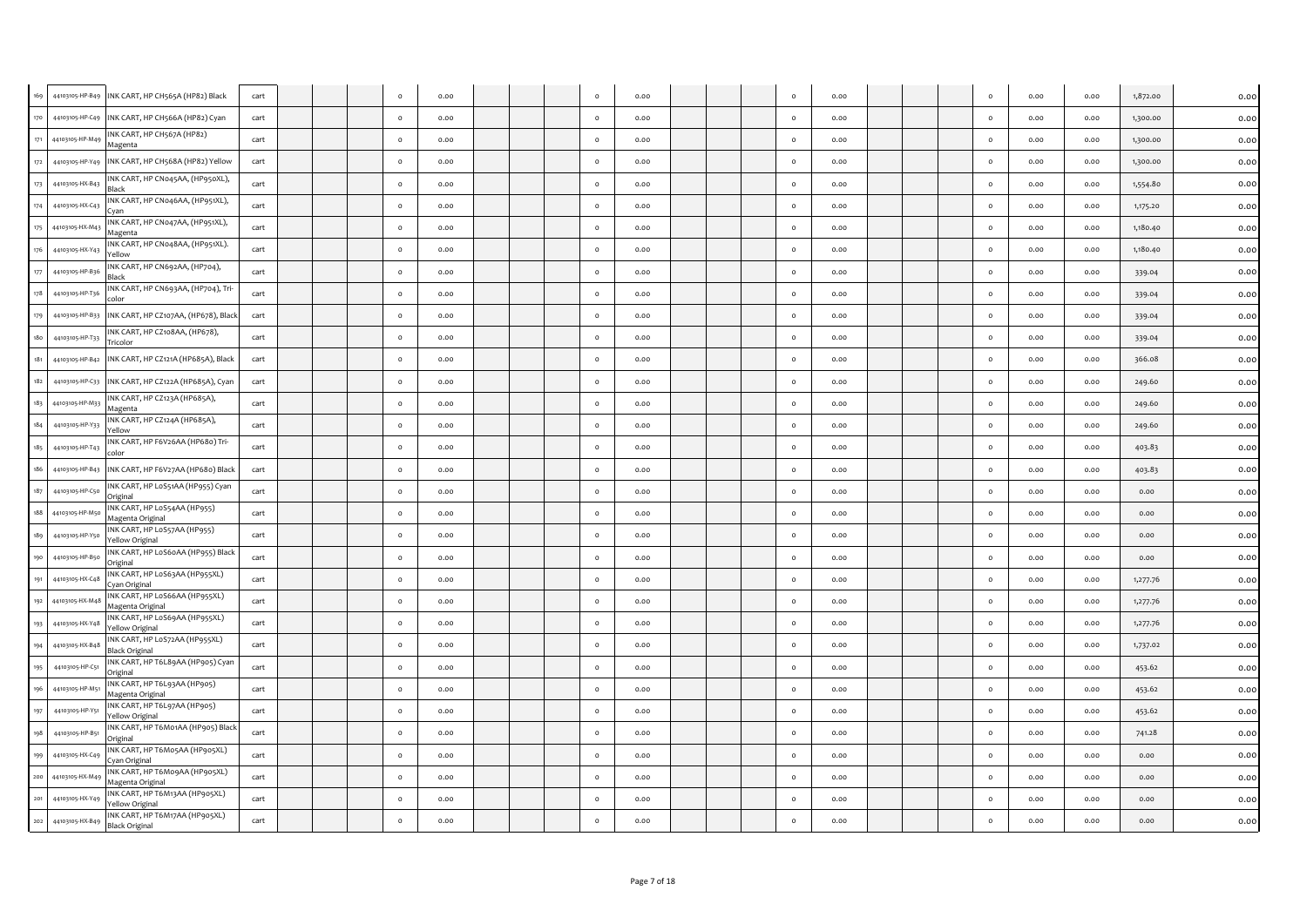|              | RIBBON CART, EPSON C13S015516<br>44103112-EP-R05<br>(#8750), Black                  | cart |                 | $\circ$  | 0.00      |  | $\circ$  | 0.00 |  | $\circ$      | 0.00 |  | $\circ$  | 0.00 | 0.00 | 76.75    | 0.00      |
|--------------|-------------------------------------------------------------------------------------|------|-----------------|----------|-----------|--|----------|------|--|--------------|------|--|----------|------|------|----------|-----------|
| 204          | RIBBON CART, EPSON C13S015531<br>44103112-EP-R07<br>(S015086), Black                | cart |                 | $\circ$  | 0.00      |  | $\circ$  | 0.00 |  | $\circ$      | 0.00 |  | $\circ$  | 0.00 | 0.00 | 724.88   | 0.00      |
| 205          | RIBBON CART, EPSON C13S015632,<br>44103112-EP-R13<br>Black, forLX-310               | cart |                 | $\circ$  | 0.00      |  | $\circ$  | 0.00 |  | $\circ$      | 0.00 |  | $\circ$  | 0.00 | 0.00 | 75.92    | 0.00      |
| 206          | TONER CART, BROTHER TN-2025,<br>44103103-BR-B03<br>Black                            | cart |                 | $\circ$  | 0.00      |  | $\circ$  | 0.00 |  | $\circ$      | 0.00 |  | $\circ$  | 0.00 | 0.00 | 2,556.32 | 0.00      |
| 207          | TONER CART, BROTHER TN-2130,<br>44103103-BR-B04<br>Black                            | cart |                 | $\circ$  | 0.00      |  | $\circ$  | 0.00 |  | $\circ$      | 0.00 |  | $\circ$  | 0.00 | 0.00 | 1,820.00 | 0.00      |
| 208          | TONER CART, BROTHER TN-2150,<br>44103103-BR-B05<br>Black                            | cart |                 | $\Omega$ | 0.00      |  | $\Omega$ | 0.00 |  | $\Omega$     | 0.00 |  | $\Omega$ | 0.00 | 0.00 | 2,615.60 | 0.00      |
|              | TONER CART, BROTHER TN-3320,<br>44103103-BR-Bog<br>Black                            | cart |                 | $\circ$  | 0.00      |  | $\circ$  | 0.00 |  | $\Omega$     | 0.00 |  | $\circ$  | 0.00 | 0.00 | 2,941.95 | 0.00      |
|              | TONER CART, BROTHER TN-3350,<br>44103103-BR-B11<br>Black, for HL5450DN (CU Printer) | cart |                 | $\circ$  | 0.00      |  | $\circ$  | 0.00 |  | $\circ$      | 0.00 |  | $\circ$  | 0.00 | 0.00 | 4,288.54 | 0.00      |
| 211          | 44103103-HP-B12<br>TONER CART, HP CB435A, Black                                     | cart |                 | $\circ$  | 0.00      |  | $\circ$  | 0.00 |  | $\circ$      | 0.00 |  | $\circ$  | 0.00 | 0.00 | 2,857.92 | 0.00      |
| 212          | TONER CART, HP CB540A, Black<br>44103103-HP-B14                                     | cart |                 | $\circ$  | 0.00      |  | $\circ$  | 0.00 |  | $\circ$      | 0.00 |  | $\circ$  | 0.00 | 0.00 | 3,312.40 | 0.00      |
| 213          | 44103103-HP-B18<br>TONER CART, HP CE255A, Black                                     | cart |                 | $\circ$  | 0.00      |  | $\circ$  | 0.00 |  | $\circ$      | 0.00 |  | $\circ$  | 0.00 | 0.00 | 6,791.20 | 0.00      |
|              | 44103103-HP-B21<br>TONER CART, HP CE278A, Black                                     | cart |                 | $\circ$  | 0.00      |  | $\circ$  | 0.00 |  | $\circ$      | 0.00 |  | $\circ$  | 0.00 | 0.00 | 3,179.28 | 0.00      |
| 215          | TONER CART, HP CE285A (HP85A),<br>44103103-HP-B22<br>Black                          | cart | $5\overline{5}$ | 5        | 14,768.00 |  | $\circ$  | 0.00 |  | $\circ$      | 0.00 |  | $\circ$  | 0.00 | 5.00 | 2,953.60 | 14,768.00 |
| 216          | TONER CART, HP CE310A, Black<br>44103103-HP-B23                                     | cart |                 | $\circ$  | 0.00      |  | $\circ$  | 0.00 |  | $\circ$      | 0.00 |  | $\circ$  | 0.00 | 0.00 | 2,386.80 | 0.00      |
| 217          | 44103103-HP-C23<br>TONER CART, HP CE311A, Cyan                                      | cart |                 | $\circ$  | 0.00      |  | $\circ$  | 0.00 |  | $\circ$      | 0.00 |  | $\circ$  | 0.00 | 0.00 | 2,490.80 | 0.00      |
| 218          | 44103103-HP-Y23<br>TONER CART, HP CE312A, Yellow                                    | cart |                 | $\circ$  | 0.00      |  | $\circ$  | 0.00 |  | $\mathsf{o}$ | 0.00 |  | $\circ$  | 0.00 | 0.00 | 2,490.80 | 0.00      |
| 219          | 44103103-HP-M23<br>TONER CART, HP CE313A, Magenta                                   | cart |                 | $\circ$  | 0.00      |  | $\circ$  | 0.00 |  | $\circ$      | 0.00 |  | $\circ$  | 0.00 | 0.00 | 2,490.80 | 0.00      |
| 220          | TONER CART, HP CE320A, Black<br>44103103-HP-B24                                     | cart |                 | $\circ$  | 0.00      |  | $\circ$  | 0.00 |  | $\circ$      | 0.00 |  | $\circ$  | 0.00 | 0.00 | 2,854.80 | 0.00      |
| 221          | 44103103-HP-C24<br>TONER CART, HP CE321A, Cyan                                      | cart |                 | $\circ$  | 0.00      |  | $\circ$  | 0.00 |  | $\circ$      | 0.00 |  | $\circ$  | 0.00 | 0.00 | 3,010.80 | 0.00      |
| $_{\rm 222}$ | TONER CART, HP CE322A, Yellow<br>44103103-HP-Y24                                    | cart |                 | $\circ$  | 0.00      |  | $\Omega$ | 0.00 |  | $\Omega$     | 0.00 |  | $\circ$  | 0.00 | 0.00 | 3,010.80 | 0.00      |
| 223          | 44103103-HP-M24<br>TONER CART, HP CE323A, Magenta                                   | cart |                 | $\circ$  | 0.00      |  | $\circ$  | 0.00 |  | $\circ$      | 0.00 |  | $\circ$  | 0.00 | 0.00 | 3,010.80 | 0.00      |
| 224          | TONER CART, HP CE390A, Black<br>44103103-HP-B25                                     | cart |                 | $\circ$  | 0.00      |  | $\circ$  | 0.00 |  | $\circ$      | 0.00 |  | $\circ$  | 0.00 | 0.00 | 7,690.80 | 0.00      |
| 225          | 44103103-HP-B26<br>TONER CART, HP CE400A, Black                                     | cart |                 | $\circ$  | 0.00      |  | $\circ$  | 0.00 |  | $\circ$      | 0.00 |  | $\circ$  | 0.00 | 0.00 | 6,754.80 | 0.00      |
| 226          | 44103103-HP-C26 TONER CART, HP CE401A, Cyan                                         | cart |                 | $\circ$  | 0.00      |  | $\circ$  | 0.00 |  | $\circ$      | 0.00 |  | $\circ$  | 0.00 | 0.00 | 9,978.80 | 0.00      |
| 227          | 44103103-HP-Y26<br>TONER CART, HP CE402A, Yellow                                    | cart |                 | $\circ$  | 0.00      |  | $\circ$  | 0.00 |  | $\circ$      | 0.00 |  | $\circ$  | 0.00 | 0.00 | 9,978.80 | 0.00      |
| 228          | 44103103-HP-M26<br>TONER CART, HP CE403A, Magenta                                   | cart |                 | $\circ$  | 0.00      |  | $\circ$  | 0.00 |  | $\circ$      | 0.00 |  | $\circ$  | 0.00 | 0.00 | 9,978.80 | 0.00      |
| 229          | TONER CART, HP CE410A, (HP305),<br>44103103-HP-B27<br>Black                         | cart |                 | $\circ$  | 0.00      |  | $\circ$  | 0.00 |  | $\mathsf{o}$ | 0.00 |  | $\circ$  | 0.00 | 0.00 | 3,868.80 | 0.00      |
| 230          | TONER CART, HP CE411A, (HP305),<br>44103103-HP-C27<br>Cvan                          | cart |                 | $\circ$  | 0.00      |  | $\circ$  | 0.00 |  | $\Omega$     | 0.00 |  | $\circ$  | 0.00 | 0.00 | 5,512.00 | 0.00      |
| 231          | TONER CART, HP CE412A, (HP305),<br>44103103-HP-Y27<br><b>Yellow</b>                 | cart |                 | $\circ$  | 0.00      |  | $\circ$  | 0.00 |  | $\circ$      | 0.00 |  | $\circ$  | 0.00 | 0.00 | 5,512.00 | 0.00      |
| 232          | TONER CART, HP CE413A, (HP305),<br>44103103-HP-M27<br>Magenta                       | cart |                 | $\circ$  | 0.00      |  | $\circ$  | 0.00 |  | $\circ$      | 0.00 |  | $\circ$  | 0.00 | 0.00 | 5,512.00 | 0.00      |
| 233          | 44103103-HP-B28<br>TONER CART, HP CE505A, Black                                     | cart |                 | $\circ$  | 0.00      |  | $\circ$  | 0.00 |  | $\circ$      | 0.00 |  | $\circ$  | 0.00 | 0.00 | 4,079.92 | 0.00      |
| 234          | TONER CART, HP CE505X, Black, high<br>44103103-HX-B28                               | cart |                 | $\circ$  | 0.00      |  | $\circ$  | 0.00 |  | $\Omega$     | 0.00 |  | $\circ$  | 0.00 | 0.00 | 7,213.44 | 0.00      |
| 235          | TONER CART, HP CF217A (HP17A)<br>44103103-HP-B52<br><b>Black LaserJet</b>           | cart |                 | $\circ$  | 0.00      |  | $\circ$  | 0.00 |  |              | 0.00 |  | $\circ$  | 0.00 | 0.00 | 2,932.80 | 0.00      |
| 236          | TONER CART, HP CF226A (HP26A)<br>44103103-HP-B53<br>Black LaserJet                  | cart |                 | $\circ$  | 0.00      |  | $\circ$  | 0.00 |  | $\mathsf{o}$ | 0.00 |  | $\circ$  | 0.00 | 0.00 | 0.00     | 0.00      |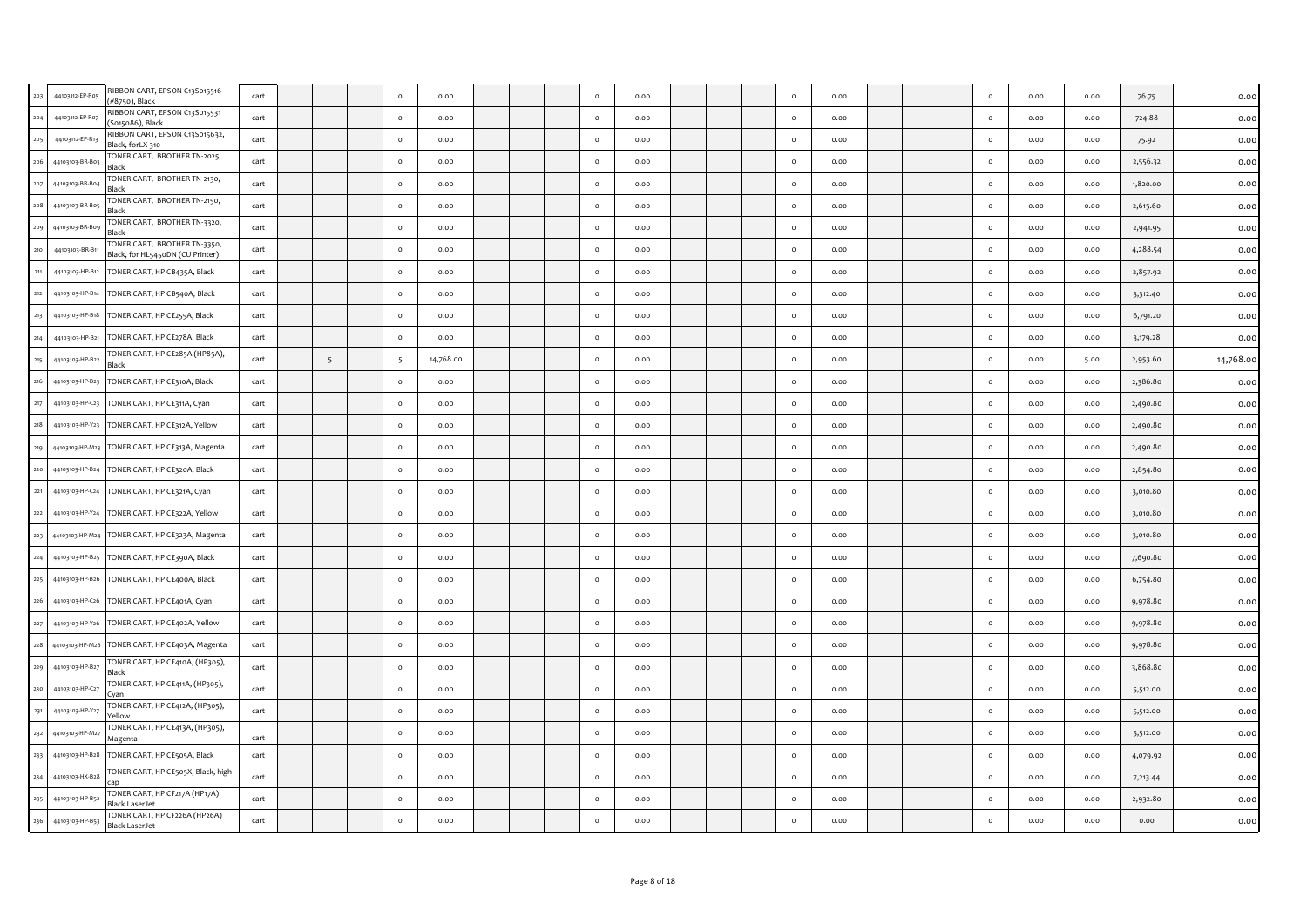|         |                     | TONER CART, HP CF226XC (HP26XC)                             |      |  |          |      |  |              |      |  |          |      |  |         |      |      |           |      |
|---------|---------------------|-------------------------------------------------------------|------|--|----------|------|--|--------------|------|--|----------|------|--|---------|------|------|-----------|------|
| 237     | 44103103-HX-B50     | Black LaserJet                                              | cart |  | $\Omega$ | 0.00 |  | $\circ$      | 0.00 |  | $\circ$  | 0.00 |  | $\circ$ | 0.00 | 0.00 | 0.00      | 0.00 |
| 238     | 44103103-HP-B55     | TONER CART, HP CF28oA, LaserJet<br>Pro M401/M425 2.7K Black | cart |  | $\Omega$ | 0.00 |  | $\Omega$     | 0.00 |  | $\Omega$ | 0.00 |  | $\circ$ | 0.00 | 0.00 | 0.00      | 0.00 |
| 239     | 44103103-HP-B51     | TONER CART, HP CF280XC                                      | cart |  | $\circ$  | 0.00 |  | $\circ$      | 0.00 |  | $\circ$  | 0.00 |  | $\circ$ | 0.00 | 0.00 | 6,962.80  | 0.00 |
| 240     | 44103103-HP-B56     | TONER CART, HP CF281A (HP81A)<br><b>Black LaserJet</b>      | cart |  | $\circ$  | 0.00 |  | $\mathsf{o}$ | 0.00 |  | $\circ$  | 0.00 |  | $\circ$ | 0.00 | 0.00 | 8,640.85  | 0.00 |
| 241     | 44103103-HP-B57     | TONER CART, HP CF283A (HP83A)<br>LaserJet Black             | cart |  | $\circ$  | 0.00 |  | $\circ$      | 0.00 |  | $\circ$  | 0.00 |  | $\circ$ | 0.00 | 0.00 | 3,241.70  | 0.00 |
| 242     | 44103103-HX-B51     | TONER CART, HP CF283XC (HP83X) Blk<br>Contract LJ           | cart |  | $\circ$  | 0.00 |  | $\circ$      | 0.00 |  | $\circ$  | 0.00 |  | $\circ$ | 0.00 | 0.00 | 3,946.80  | 0.00 |
|         | 243 44103103-HP-B58 | TONER CART, HP CF287A (HP87) black                          | cart |  | $\circ$  | 0.00 |  | $\circ$      | 0.00 |  | $\circ$  | 0.00 |  | $\circ$ | 0.00 | 0.00 | 10,051.60 | 0.00 |
| 244     | 44103103-HP-B59     | TONER CART, HP CF310AC (HP826)<br>black                     | cart |  | $\circ$  | 0.00 |  | $\mathsf{o}$ | 0.00 |  | $\circ$  | 0.00 |  | $\circ$ | 0.00 | 0.00 | 0.00      | 0.00 |
| 245     | 44103103-HP-C59     | TONER CART, HP CF311AC (HP826)<br>cvan                      | cart |  | $\circ$  | 0.00 |  | $\circ$      | 0.00 |  | $\circ$  | 0.00 |  | $\circ$ | 0.00 | 0.00 | 0.00      | 0.00 |
|         | 246 44103103-HP-Y59 | TONER CART, HP CF312AC (HP826)<br>vellow                    | cart |  | $\circ$  | 0.00 |  | $\circ$      | 0.00 |  | $\circ$  | 0.00 |  | $\circ$ | 0.00 | 0.00 | 0.00      | 0.00 |
| 247     | 44103103-HP-M59     | TONER CART, HP CF313AC (HP826)<br>nagenta                   | cart |  | $\circ$  | 0.00 |  | $\circ$      | 0.00 |  | $\circ$  | 0.00 |  | $\circ$ | 0.00 | 0.00 | 0.00      | 0.00 |
| 248     | 44103103-HX-B52     | TONER CART, HP CF325XC (HP25X)<br><b>Black LaserJet</b>     | cart |  | $\circ$  | 0.00 |  | $\circ$      | 0.00 |  | $\circ$  | 0.00 |  | $\circ$ | 0.00 | 0.00 | 13,156.00 | 0.00 |
| 249     | 44103103-HP-B60     | TONER CART, HP CF350A Black LJ                              | cart |  | $\circ$  | 0.00 |  | $\circ$      | 0.00 |  | $\circ$  | 0.00 |  | $\circ$ | 0.00 | 0.00 | 2,901.60  | 0.00 |
| 250     | 44103103-HP-C60     | TONER CART, HP CF351A Cyan LJ                               | cart |  | $\circ$  | 0.00 |  | $\circ$      | 0.00 |  | $\circ$  | 0.00 |  | $\circ$ | 0.00 | 0.00 | 2,943.20  | 0.00 |
| 251     |                     | 44103103-HP-Y60 TONER CART, HP CF352A Yellow LJ             | cart |  | $\Omega$ | 0.00 |  | $\circ$      | 0.00 |  | $\Omega$ | 0.00 |  | $\circ$ | 0.00 | 0.00 | 2,943.20  | 0.00 |
| 252     | 44103103-HP-M60     | TONER CART, HP CF353A Magenta LJ                            | cart |  | $\circ$  | 0.00 |  | $\mathsf{o}$ | 0.00 |  | $\circ$  | 0.00 |  | $\circ$ | 0.00 | 0.00 | 2,943.20  | 0.00 |
| 253     | 44103103-HP-B61     | TONER CART, HP CF360A (HP508A)<br><b>Black LaserJet</b>     | cart |  | $\circ$  | 0.00 |  | $\mathsf{o}$ | 0.00 |  | $\circ$  | 0.00 |  | $\circ$ | 0.00 | 0.00 | 7,389.20  | 0.00 |
| 254     | 44103103-HX-B53     | TONER CART, HP CF360XC (HP508X)<br>Black Contract LJ        | cart |  | $\circ$  | 0.00 |  | $\circ$      | 0.00 |  | $\circ$  | 0.00 |  | $\circ$ | 0.00 | 0.00 | 0.00      | 0.00 |
| 255     | 44103103-HP-C61     | TONER CART, HP CF361A (HP508A)<br>van LaserJet              | cart |  | $\circ$  | 0.00 |  | $\circ$      | 0.00 |  | $\circ$  | 0.00 |  | $\circ$ | 0.00 | 0.00 | 9,474.40  | 0.00 |
| 256     | 44103103-HX-C53     | TONER CART, HP CF361XC (HP508X)<br>Van Contract LJ          | cart |  | $\circ$  | 0.00 |  | $\circ$      | 0.00 |  | $\circ$  | 0.00 |  | $\circ$ | 0.00 | 0.00 | 0.00      | 0.00 |
| 257     | 44103103-HP-Y61     | TONER CART, HP CF362A (HP508A)<br>Yellow LaserJet           | cart |  | $\circ$  | 0.00 |  | $\mathsf{o}$ | 0.00 |  | $\circ$  | 0.00 |  | $\circ$ | 0.00 | 0.00 | 9,474.40  | 0.00 |
| 258     | 44103103-HX-Y53     | TONER CART, HP CF362XC (HP508X)<br>Yellow Contract LJ       | cart |  | $\circ$  | 0.00 |  | $\circ$      | 0.00 |  | $\circ$  | 0.00 |  | $\circ$ | 0.00 | 0.00 | 0.00      | 0.00 |
| 259     | 44103103-HP-M61     | TONER CART, HP CF363A (HP508A)<br>Magenta LaserJet          | cart |  | $\Omega$ | 0.00 |  | $\circ$      | 0.00 |  | $\circ$  | 0.00 |  | $\circ$ | 0.00 | 0.00 | 9,474.40  | 0.00 |
| 260     | 44103103-HX-M53     | TONER CART, HP CF363XC (HP508X)<br>Magenta Contract LJ      | cart |  | $\circ$  | 0.00 |  | $\circ$      | 0.00 |  | $\circ$  | 0.00 |  | $\circ$ | 0.00 | 0.00 | 0.00      | 0.00 |
| 261     | 44103103-HP-B62     | TONER CART, HP CF400A (HP201A)<br>Black LaserJet            | cart |  | $\circ$  | 0.00 |  | $\circ$      | 0.00 |  | $\circ$  | 0.00 |  | $\circ$ | 0.00 | 0.00 | 0.00      | 0.00 |
| $262\,$ | 44103103-HP-C62     | TONER CART, HP CF401A (HP201A)<br>Cyan LaserJet             | cart |  | $\circ$  | 0.00 |  | $\circ$      | 0.00 |  | $\circ$  | 0.00 |  | $\circ$ | 0.00 | 0.00 | 0.00      | 0.00 |
| 263     | 44103103-HP-Y62     | TONER CART, HP CF402A (HP201A)<br>Yellow LaserJet           | cart |  | $\circ$  | 0.00 |  | $\circ$      | 0.00 |  | $\circ$  | 0.00 |  | $\circ$ | 0.00 | 0.00 | 0.00      | 0.00 |
|         | 264 44103103-HP-M62 | TONER CART, HP CF403A (HP201A)<br>Magenta LaserJet          | cart |  | $\Omega$ | 0.00 |  | $\circ$      | 0.00 |  | $\circ$  | 0.00 |  | $\circ$ | 0.00 | 0.00 | 0.00      | 0.00 |
| 265     | 44103103-HP-B63     | TONER CART, HP CF410A (HP410A)                              | cart |  | $\circ$  | 0.00 |  | $\mathsf{o}$ | 0.00 |  | $\circ$  | 0.00 |  | $\circ$ | 0.00 | 0.00 | 4,440.80  | 0.00 |
| 266     | 44103103-HX-B54     | TONER CART, HP CF410XC (HP410XC)<br>black                   | cart |  | $\circ$  | 0.00 |  | $\mathsf{o}$ | 0.00 |  | $\circ$  | 0.00 |  | $\circ$ | 0.00 | 0.00 | 7,441.20  | 0.00 |
| 267     | 44103103-HP-C63     | TONER CART, HP CF411A (HP410A)<br>rvan                      | cart |  | $\circ$  | 0.00 |  | $\circ$      | 0.00 |  | $\circ$  | 0.00 |  | $\circ$ | 0.00 | 0.00 | 5,049.20  | 0.00 |
| 268     | 44103103-HX-C54     | TONER CART, HP CF411XC (HP410XC)<br>'van                    | cart |  | $\Omega$ | 0.00 |  | $\circ$      | 0.00 |  | $\Omega$ | 0.00 |  | $\circ$ | 0.00 | 0.00 | 7,472.40  | 0.00 |
| 269     | 44103103-HP-Y63     | TONER CART, HP CF412A (HP410A)<br>ellow                     | cart |  | $\circ$  | 0.00 |  | $\circ$      | 0.00 |  | $\circ$  | 0.00 |  | $\circ$ | 0.00 | 0.00 | 5,049.20  | 0.00 |
| 270     | 44103103-HX-Y54     | TONER CART, HP CF412XC (HP410XC)<br>vellow                  | cart |  | $\circ$  | 0.00 |  | $\mathsf{o}$ | 0.00 |  | $\circ$  | 0.00 |  | $\circ$ | 0.00 | 0.00 | 7,472.40  | 0.00 |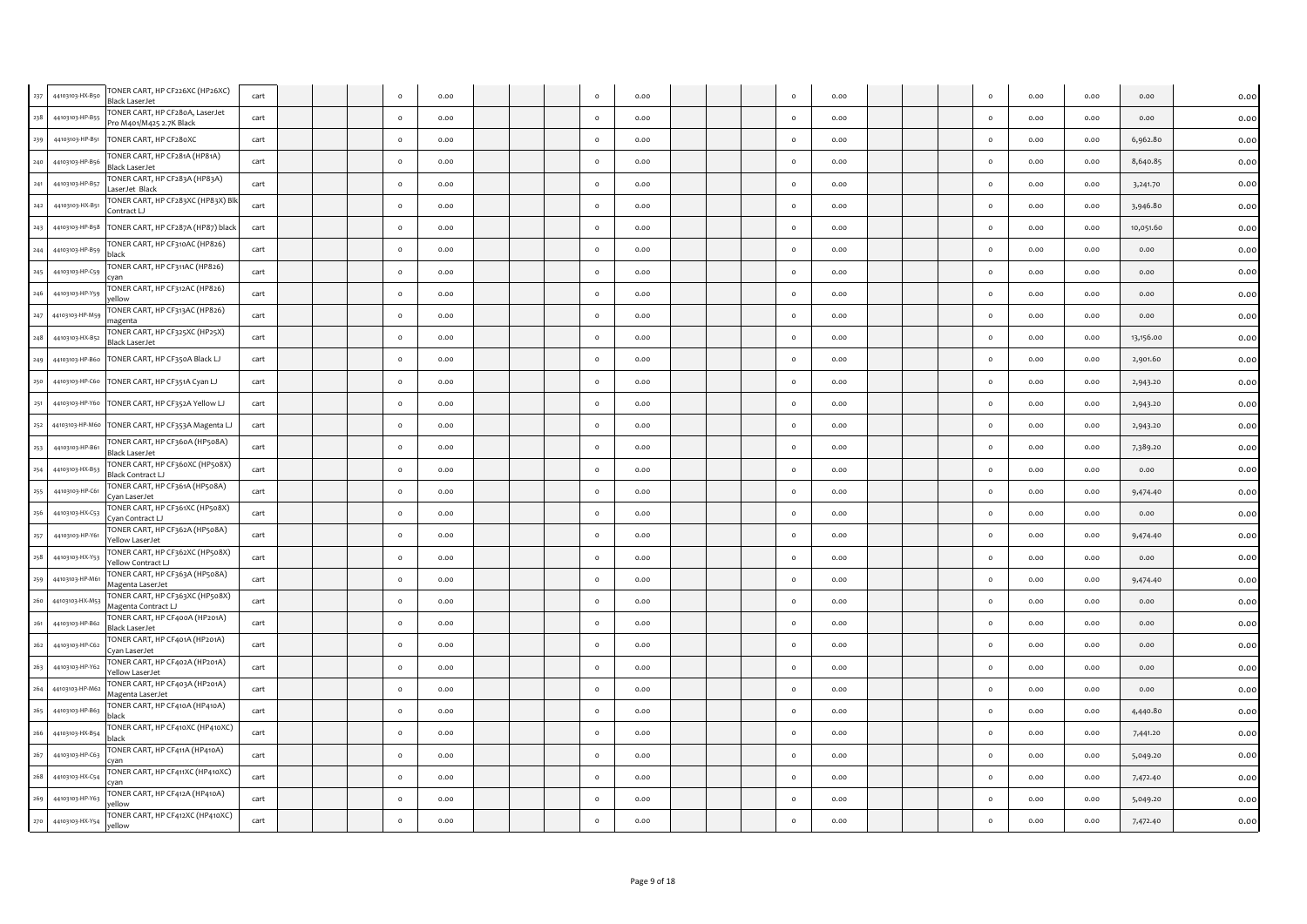| 271 | TONER CART, HP CF413A (HP410A)<br>44103103-HP-M63<br>magenta                           | cart  |              |  | $\circ$        | 0.00      |  | $\Omega$ | 0.00 |  | $\circ$ | 0.00 |  | $\circ$ | 0.00 | 0.00 | 5,049.20  | 0.00      |
|-----|----------------------------------------------------------------------------------------|-------|--------------|--|----------------|-----------|--|----------|------|--|---------|------|--|---------|------|------|-----------|-----------|
| 272 | TONER CART, HP CF413XC (HP410XC)<br>44103103-HX-M54<br>magenta                         | cart  |              |  | $\circ$        | 0.00      |  | $\circ$  | 0.00 |  | $\circ$ | 0.00 |  | $\circ$ | 0.00 | 0.00 | 7,472.40  | 0.00      |
| 273 | TONER CART, HP Q2612A, Black<br>44103103-HP-B34                                        | cart  |              |  | $\circ$        | 0.00      |  | $\Omega$ | 0.00 |  | $\circ$ | 0.00 |  | $\circ$ | 0.00 | 0.00 | 3,164.72  | 0.00      |
| 274 | TONER CART, HP Q5942A, Black<br>44103103-HP-B39                                        | cart  |              |  | $\circ$        | 0.00      |  | $\circ$  | 0.00 |  | $\circ$ | 0.00 |  | $\circ$ | 0.00 | 0.00 | 7,482.80  | 0.00      |
| 275 | TONER CART, HP Q7553A, Black<br>44103103-HP-B48                                        | cart  |              |  | $\circ$        | 0.00      |  | $\circ$  | 0.00 |  | $\circ$ | 0.00 |  | $\circ$ | 0.00 | 0.00 | 3,972.80  | 0.00      |
| 276 | TONER CART, LEXMARK E360H11P,<br>44103103-LX-B03<br>Black                              | cart  |              |  | $\circ$        | 0.00      |  | $\circ$  | 0.00 |  | $\circ$ | 0.00 |  | $\circ$ | 0.00 | 0.00 | 8,874.32  | 0.00      |
| 277 | TONER CART, LEXMARK T650A11P,<br>44103103-LX-B05<br>Black                              | cart  |              |  | $\circ$        | 0.00      |  | $\circ$  | 0.00 |  | $\circ$ | 0.00 |  | $\circ$ | 0.00 | 0.00 | 9,630.40  | 0.00      |
| 278 | TONER CART, SAMSUNG MLT-D101S,<br>44103103-SA-B06<br>Black                             | cart  |              |  | $\circ$        | 0.00      |  | $\circ$  | 0.00 |  | $\circ$ | 0.00 |  | $\circ$ | 0.00 | 0.00 | 2,641.60  | 0.00      |
| 279 | TONER CART, SAMSUNG MLT-D103S,<br>44103103-SA-B07<br>Black                             | cart  |              |  | $\circ$        | 0.00      |  | $\circ$  | 0.00 |  | $\circ$ | 0.00 |  | $\circ$ | 0.00 | 0.00 | 2,912.00  | 0.00      |
| 280 | TONER CART, SAMSUNG MLT-D104S,<br>44103103-SA-B08<br>Black                             | cart  |              |  | $\circ$        | 0.00      |  | $\circ$  | 0.00 |  | $\circ$ | 0.00 |  | $\circ$ | 0.00 | 0.00 | 2,444.00  | 0.00      |
| 281 | TONER CART, SAMSUNG MLT-D105L,<br>44103103-SA-B09<br>Black                             | cart  |              |  | $\circ$        | 0.00      |  | $\circ$  | 0.00 |  | $\circ$ | 0.00 |  | $\circ$ | 0.00 | 0.00 | 2,787.20  | 0.00      |
| 282 | TONER CART, SAMSUNG MLT-D108S,<br>44103103-SA-B14<br>Black                             | cart  |              |  | $\circ$        | 0.00      |  | $\circ$  | 0.00 |  | $\circ$ | 0.00 |  | $\circ$ | 0.00 | 0.00 | 2,745.60  | 0.00      |
| 283 | TONER CART, SAMSUNG MLT-D203E,<br>44103103-SA-B21<br>Black                             | cart  |              |  | $\circ$        | 0.00      |  | $\circ$  | 0.00 |  | $\circ$ | 0.00 |  | $\circ$ | 0.00 | 0.00 | 7,124.00  | 0.00      |
| 284 | TONER CART, SAMSUNG MLT-D203L,<br>44103103-SA-B18<br>Black                             | cart  |              |  | $\circ$        | 0.00      |  | $\circ$  | 0.00 |  | $\circ$ | 0.00 |  | $\circ$ | 0.00 | 0.00 | 4,617.60  | 0.00      |
| 285 | TONER CART, SAMSUNG MLT-D203U,<br>44103103-SA-B20<br>black                             | cart  |              |  | $\circ$        | 0.00      |  | $\Omega$ | 0.00 |  | $\circ$ | 0.00 |  | $\circ$ | 0.00 | 0.00 | 9,464.00  | 0.00      |
| 286 | TONER CART, SAMSUNG MLT-D205E,<br>44103103-SA-B12<br>Black                             | cart  |              |  | $\circ$        | 0.00      |  | $\Omega$ | 0.00 |  | $\circ$ | 0.00 |  | $\circ$ | 0.00 | 0.00 | 9,204.00  | 0.00      |
| 287 | TONER CART, SAMSUNG MLT-D205L,<br>44103103-SA-B05<br>Black                             | cart  |              |  | $\circ$        | 0.00      |  | $\circ$  | 0.00 |  | $\circ$ | 0.00 |  | $\circ$ | 0.00 | 0.00 | 5,064.80  | 0.00      |
| 288 | TONER CART, SAMSUNG SCX-D6555A,<br>44103103-SA-B10<br>Black                            | cart  |              |  | $\circ$        | 0.00      |  | $\circ$  | 0.00 |  | $\circ$ | 0.00 |  | $\circ$ | 0.00 | 0.00 | 4,357.60  | 0.00      |
| 289 | TONER CARTRIDGE, BROTHER TN-<br>44103103-BR-B15<br>3478, Blackf, for printer HL-6400DW | cart  |              |  | $\circ$        | 0.00      |  | $\circ$  | 0.00 |  | $\circ$ | 0.00 |  | $\circ$ | 0.00 | 0.00 | 6,069.44  | 0.00      |
| 290 | TONER CARTRIDGE, CANON 324 II, for<br>44103103-CA-Boo<br>printer LBP6780x              | cart  |              |  | $\circ$        | 0.00      |  | $\circ$  | 0.00 |  | $\circ$ | 0.00 |  | $\circ$ | 0.00 | 0.00 | 13,399.36 | 0.00      |
|     | <b>Audio and Visual Equipment and Supplies</b>                                         |       |              |  |                |           |  |          |      |  |         |      |  |         |      |      |           |           |
| 291 | DOCUMENT CAMERA, 3.2M pixels<br>45121517-DO-C01                                        | unit  | $\mathbf{1}$ |  | $\overline{1}$ | 28,860.00 |  | $\circ$  | 0.00 |  | $\circ$ | 0.00 |  | $\circ$ | 0.00 | 1.00 | 28,860.00 | 28,860.00 |
| 292 | MULTIMEDIA PROJECTOR, 4000 min<br>45111609-MM-P01<br><b>ANSI Lumens</b>                | unit  |              |  | $\circ$        | 0.00      |  | $\circ$  | 0.00 |  | $\circ$ | 0.00 |  | $\circ$ | 0.00 | 0.00 | 18,616.00 | 0.00      |
|     | <b>Flag or Accessories</b>                                                             |       |              |  |                |           |  |          |      |  |         |      |  |         |      |      |           |           |
| 293 | PHILIPPINE NATIONAL FLAG, 100%<br>55121905-PH-F01<br>polyester                         | piece |              |  | $\circ$        | 0.00      |  | $\circ$  | 0.00 |  | $\circ$ | 0.00 |  | $\circ$ | 0.00 | 0.00 | 319.28    | 0.00      |
|     | <b>Printed Publications</b>                                                            |       |              |  |                |           |  |          |      |  |         |      |  |         |      |      |           |           |
| 294 | 55101524-RA-H01<br>HANDBOOK (RA 9184), 7th Edition                                     | book  |              |  | $\circ$        | 0.00      |  | $\circ$  | 0.00 |  | $\circ$ | 0.00 |  | $\circ$ | 0.00 | 0.00 | 46.28     | 0.00      |
|     | <b>Fire Fighting Equipment</b>                                                         |       |              |  |                |           |  |          |      |  |         |      |  |         |      |      |           |           |
| 295 | FIRE EXTINGUISHER, DRY CHEMICAL,<br>46191601-FE-M01<br>4.5kgs                          | unit  |              |  |                | 1,144.00  |  | $\circ$  | 0.00 |  | $\circ$ | 0.00 |  | $\circ$ | 0.00 | 1.00 | 1,144.00  | 1,144.00  |
| 296 | FIRE EXTINGUISHER, PURE HCFC 123,<br>46191601-FE-H01<br>4.5kgs                         | unit  |              |  | $\circ$        | 0.00      |  | $\circ$  | 0.00 |  | $\circ$ | 0.00 |  | $\circ$ | 0.00 | 0.00 | 4,992.00  | 0.00      |
|     | <b>Consumer Electronics</b>                                                            |       |              |  |                |           |  |          |      |  |         |      |  |         |      |      |           |           |
| 297 | DIGITAL VOICE RECORDER, memory:<br>52161535-DV-R01<br>4GB (expandable)                 | unit  |              |  | $\circ$        | 0.00      |  | $\circ$  | 0.00 |  | $\circ$ | 0.00 |  | $\circ$ | 0.00 | 0.00 | 6,828.14  | 0.00      |
|     | <b>Furniture and Furnishings</b>                                                       |       |              |  |                |           |  |          |      |  |         |      |  |         |      |      |           |           |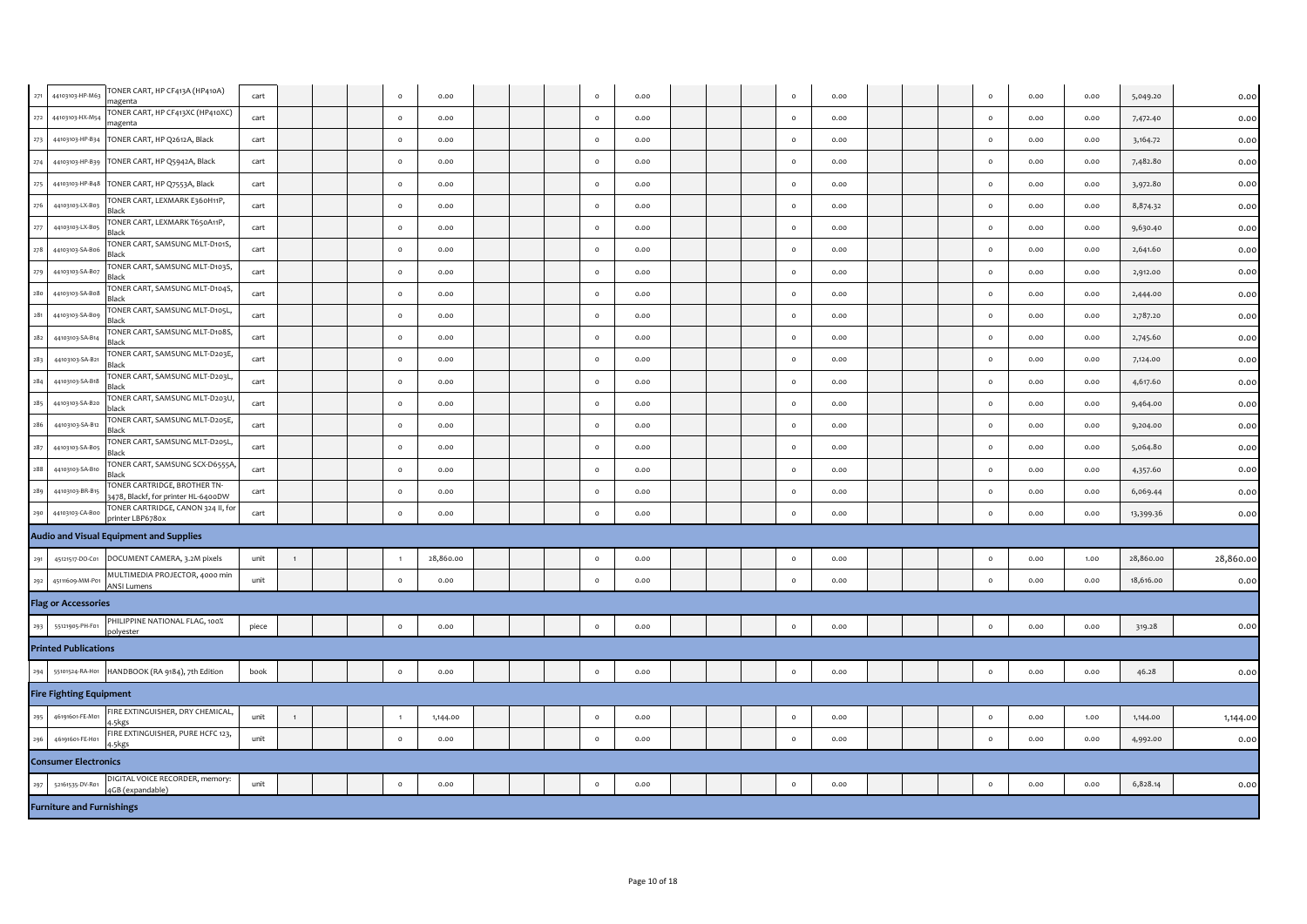| 298 | 56101504-CM-B01     | CHAIR, monobloc, beige, with<br>backrest, w/o armrest              | piece   |                          |    | $\circ$ | 0.00     |  | $\circ$  | 0.00 |  | $\circ$      | 0.00 |  | $\circ$ | 0.00 | 0.00  | 262.60   | 0.00     |
|-----|---------------------|--------------------------------------------------------------------|---------|--------------------------|----|---------|----------|--|----------|------|--|--------------|------|--|---------|------|-------|----------|----------|
| 299 | 56101504-CM-Wo      | CHAIR, monobloc, white, with<br>backrest, w/o armrest              | piece   |                          |    | $\circ$ | 0.00     |  | $\circ$  | 0.00 |  | $\circ$      | 0.00 |  | $\circ$ | 0.00 | 0.00  | 262.60   | 0.00     |
| 300 | 56101519-TM-S01     | TABLE, MONOBLOC, WHITE, 889 x<br>889mm (35" x 35")min              | unit    |                          |    | $\circ$ | 0.00     |  | $\circ$  | 0.00 |  | $\circ$      | 0.00 |  | $\circ$ | 0.00 | 0.00  | 1,326.00 | 0.00     |
| 301 | 56101519-TM-S02     | TABLE, MONOBLOC, BEIGE, 889 x<br>889mm (35" x 35")min              | unit    |                          |    | $\circ$ | 0.00     |  | $\circ$  | 0.00 |  | $\circ$      | 0.00 |  | $\circ$ | 0.00 | 0.00  | 1,326.00 | 0.00     |
|     |                     | Arts and Crafts Equipment and Accessories and Supplies             |         |                          |    |         |          |  |          |      |  |              |      |  |         |      |       |          |          |
| 302 | 60121413-CB-P01     | CLEARBOOK, 20 transparent pockets,<br>for A4 size                  | piece   |                          |    | $\circ$ | 0.00     |  | $\circ$  | 0.00 |  | $\circ$      | 0.00 |  | $\circ$ | 0.00 | 0.00  | 39.78    | 0.00     |
| 303 | 60121413-CB-P02     | CLEARBOOK, 20 transparent pockets,<br>for LEGAL size               | piece   |                          |    | $\circ$ | 0.00     |  | $\circ$  | 0.00 |  | $\circ$      | 0.00 |  | $\circ$ | 0.00 | 0.00  | 42.38    | 0.00     |
| 304 | 60121534-ER-P01     | ERASER, PLASTIC/RUBBER, for pencil<br>draft/writing                | piece   | $\overline{\phantom{0}}$ | 15 | 18      | 79.56    |  | $\circ$  | 0.00 |  | $\circ$      | 0.00 |  | $\circ$ | 0.00 | 18.00 | 4.42     | 79.56    |
| 305 | 60121524-SP-G01     | SIGN PEN, BLACK, liquid/gel ink,<br>0.5mm needle tip               | piece   | 10                       |    | 10      | 346.11   |  | $\circ$  | 0.00 |  | $\circ$      | 0.00 |  | $\circ$ | 0.00 | 10.00 | 34.61    | 346.11   |
| 306 | 60121524-SP-G02     | SIGN PEN, BLUE, liquid/gel ink, 0.5mm<br>needle tip                | piece   | 10                       | 20 | 30      | 1,038.34 |  | $\circ$  | 0.00 |  | $\circ$      | 0.00 |  | $\circ$ | 0.00 | 30.00 | 34.61    | 1,038.34 |
| 307 | 60121524-SP-G03     | SIGN PEN, RED, liquid/gel ink, 0.5mm<br>needle tip                 | piece   | 10                       |    | 10      | 346.11   |  | $\circ$  | 0.00 |  | $\circ$      | 0.00 |  | $\circ$ | 0.00 | 10.00 | 34.61    | 346.11   |
| 308 | 60121124-WR-P01     | WRAPPING PAPER, kraft, 65gsm (-5%)                                 | pack    |                          |    | $\circ$ | 0.00     |  | $\circ$  | 0.00 |  | $\circ$      | 0.00 |  | $\circ$ | 0.00 | 0.00  | 129.67   | 0.00     |
|     | <b>SOFTWARE</b>     |                                                                    |         |                          |    |         |          |  |          |      |  |              |      |  |         |      |       |          |          |
|     | 43230000-SFT-001    | Business function specific software                                | license |                          |    | $\circ$ | 0.00     |  | $\circ$  | 0.00 |  | $\circ$      | 0.00 |  | $\circ$ | 0.00 | 0.00  |          | 0.00     |
|     | 43230000-SFT-002    | Finance accounting and enterprise<br>esource planning ERP software | license |                          |    | $\circ$ | 0.00     |  | $\circ$  | 0.00 |  | $\circ$      | 0.00 |  | $\circ$ | 0.00 | 0.00  |          | 0.00     |
|     | 43230000-SFT-003    | Computer game or entertainment<br>software                         | license |                          |    | $\circ$ | 0.00     |  | $\circ$  | 0.00 |  | $\circ$      | 0.00 |  | $\circ$ | 0.00 | 0.00  |          | 0.00     |
|     | 43230000-SFT-004    | Content authoring and editing<br>software                          | license |                          |    | $\circ$ | 0.00     |  | $\Omega$ | 0.00 |  | $\circ$      | 0.00 |  | $\circ$ | 0.00 | 0.00  |          | 0.00     |
|     | 43230000-SFT-005    | Content management software                                        | license |                          |    | $\circ$ | 0.00     |  | $\circ$  | 0.00 |  | $\circ$      | 0.00 |  | $\circ$ | 0.00 | 0.00  |          | 0.00     |
|     | 43230000-SFT-006    | Data management and query software                                 | license |                          |    | $\circ$ | 0.00     |  | $\circ$  | 0.00 |  | $\circ$      | 0.00 |  | $\circ$ | 0.00 | 0.00  |          | 0.00     |
|     | 43230000-SFT-007    | Development software                                               | license |                          |    | $\circ$ | 0.00     |  | $\circ$  | 0.00 |  | $\circ$      | 0.00 |  | $\circ$ | 0.00 | 0.00  |          | 0.00     |
|     | 43230000-SFT-008    | Educational or reference software                                  | license |                          |    | $\circ$ | 0.00     |  | $\circ$  | 0.00 |  | $\circ$      | 0.00 |  | $\circ$ | 0.00 | 0.00  |          | 0.00     |
|     | 43230000-SFT-009    | Industry specific software                                         | license |                          |    | $\circ$ | 0.00     |  | $\circ$  | 0.00 |  | $\circ$      | 0.00 |  | $\circ$ | 0.00 | 0.00  |          | 0.00     |
|     | 10 43230000-SFT-010 | Network applications software                                      | license |                          |    | $\circ$ | 0.00     |  | $\Omega$ | 0.00 |  | $\circ$      | 0.00 |  | $\circ$ | 0.00 | 0.00  |          | 0.00     |
|     | 11 43230000-SFT-011 | Network management software                                        | license |                          |    | $\circ$ | 0.00     |  | $\circ$  | 0.00 |  | $\circ$      | 0.00 |  | $\circ$ | 0.00 | 0.00  |          | 0.00     |
|     | 12 43230000-SFT-012 | Networking software                                                | license |                          |    | $\circ$ | 0.00     |  | $\circ$  | 0.00 |  | $\circ$      | 0.00 |  | $\circ$ | 0.00 | 0.00  |          | 0.00     |
|     | 13 43230000-SFT-013 | Operating environment software                                     | license |                          |    | $\circ$ | 0.00     |  | $\circ$  | 0.00 |  | $\circ$      | 0.00 |  | $\circ$ | 0.00 | 0.00  |          | 0.00     |
|     |                     | 43230000-SFT-014 Security and protection software                  | license |                          |    | $\circ$ | 0.00     |  | $\circ$  | 0.00 |  | $\circ$      | 0.00 |  | $\circ$ | 0.00 | 0.00  |          | 0.00     |
|     |                     | 43230000-SFT-015 Utility and device driver software                | license |                          |    | $\circ$ | 0.00     |  | $\circ$  | 0.00 |  | $\circ$      | 0.00 |  | $\circ$ | 0.00 | 0.00  |          | 0.00     |
|     |                     | 43230000-SFT-016 Information exchange software                     | license |                          |    | $\circ$ | 0.00     |  | $\circ$  | 0.00 |  | $\circ$      | 0.00 |  | $\circ$ | 0.00 | 0.00  |          | 0.00     |
|     |                     | <b>OTHER SOFTWARE</b>                                              |         |                          |    |         |          |  |          |      |  |              |      |  |         |      |       |          |          |
|     |                     |                                                                    |         |                          |    | $\circ$ | 0.00     |  | $\circ$  | 0.00 |  | $\circ$      | 0.00 |  | $\circ$ | 0.00 | 0.00  |          | 0.00     |
|     |                     |                                                                    |         |                          |    | $\circ$ | 0.00     |  | $\circ$  | 0.00 |  | $\circ$      | 0.00 |  | $\circ$ | 0.00 | 0.00  |          | 0.00     |
|     |                     |                                                                    |         |                          |    | $\circ$ | 0.00     |  | $\circ$  | 0.00 |  | $\mathsf{o}$ | 0.00 |  | $\circ$ | 0.00 | 0.00  |          | 0.00     |
|     |                     | PASSENGER AIR TRANSPORTATION                                       |         |                          |    |         |          |  |          |      |  |              |      |  |         |      |       |          |          |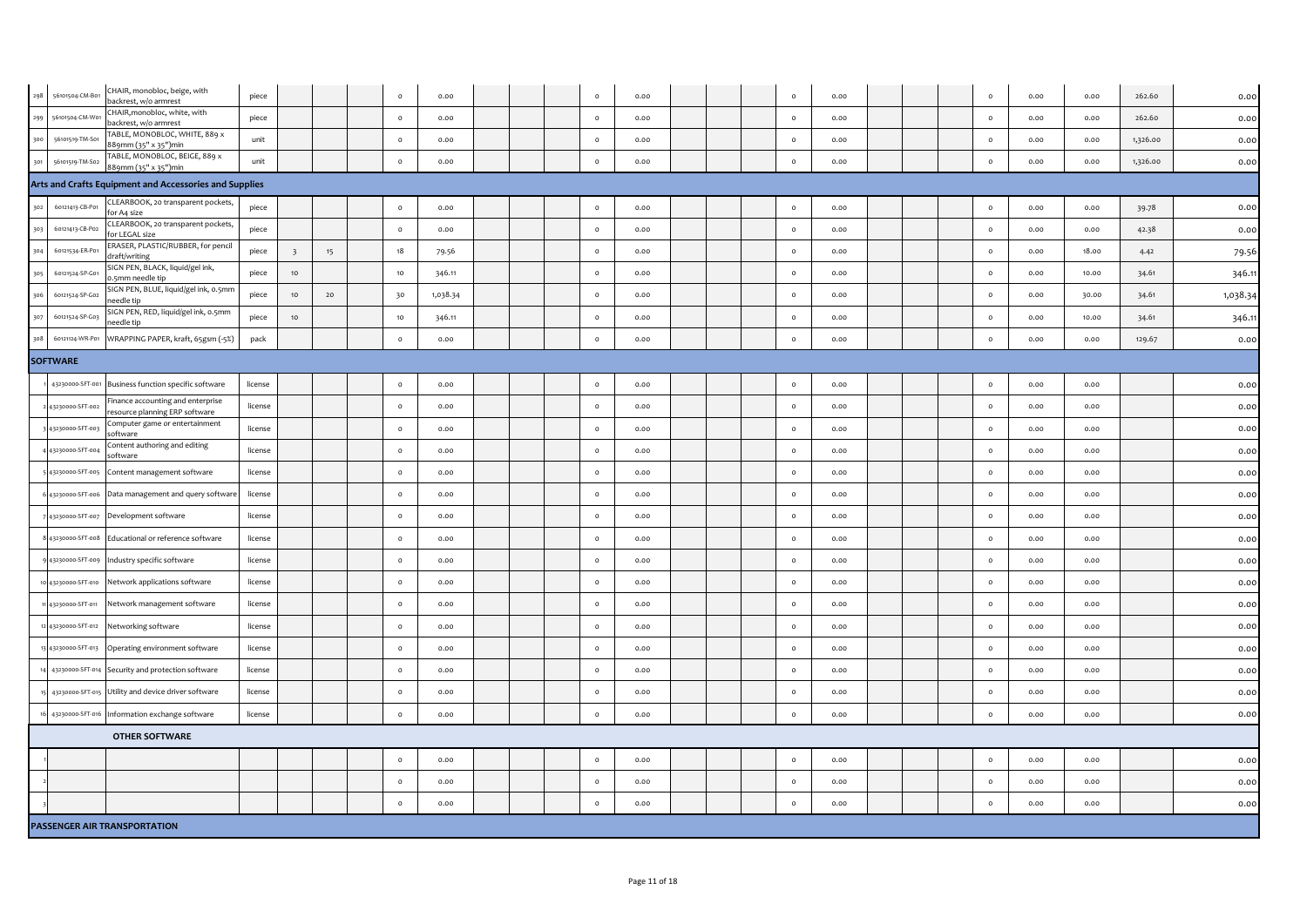| 78111501-GFA-001                  | * Airline Ticket                                                                                                          | ticket          |  | $\circ$ | 0.00 |  | $\circ$ | 0.00 |  | $\circ$ | 0.00 |  | $\circ$ | 0.00 | 0.00 | 0.00 |
|-----------------------------------|---------------------------------------------------------------------------------------------------------------------------|-----------------|--|---------|------|--|---------|------|--|---------|------|--|---------|------|------|------|
|                                   |                                                                                                                           |                 |  |         |      |  |         |      |  |         |      |  |         |      |      |      |
|                                   | PART II. OTHER ITEMS NOT AVALABLE AT PS BUT REGULARLY PURCHASED FROM OTHER SOURCES (Note: Please indicate price of items) |                 |  |         |      |  |         |      |  |         |      |  |         |      |      |      |
| <b>COMMON ELECTRICAL SUPPLIES</b> |                                                                                                                           |                 |  |         |      |  |         |      |  |         |      |  |         |      |      |      |
|                                   |                                                                                                                           |                 |  | $\circ$ | 0.00 |  | $\circ$ | 0.00 |  | $\circ$ | 0.00 |  | $\circ$ | 0.00 | 0.00 | 0.00 |
|                                   |                                                                                                                           |                 |  | $\circ$ | 0.00 |  | $\circ$ | 0.00 |  | $\circ$ | 0.00 |  | $\circ$ | 0.00 | 0.00 | 0.00 |
|                                   |                                                                                                                           |                 |  | $\circ$ | 0.00 |  | $\circ$ | 0.00 |  | $\circ$ | 0.00 |  | $\circ$ | 0.00 | 0.00 | 0.00 |
|                                   |                                                                                                                           |                 |  | $\circ$ | 0.00 |  | $\circ$ | 0.00 |  | $\circ$ | 0.00 |  | $\circ$ | 0.00 | 0.00 | 0.00 |
|                                   |                                                                                                                           |                 |  | $\circ$ | 0.00 |  | $\circ$ | 0.00 |  | $\circ$ | 0.00 |  | $\circ$ | 0.00 | 0.00 | 0.00 |
| <b>COMMON OFFICE EQUIPMENT</b>    |                                                                                                                           |                 |  |         |      |  |         |      |  |         |      |  |         |      |      |      |
|                                   |                                                                                                                           |                 |  | $\circ$ | 0.00 |  | $\circ$ | 0.00 |  | $\circ$ | 0.00 |  | $\circ$ | 0.00 | 0.00 | 0.00 |
|                                   |                                                                                                                           |                 |  | $\circ$ | 0.00 |  | $\circ$ | 0.00 |  | $\circ$ | 0.00 |  | $\circ$ | 0.00 | 0.00 | 0.00 |
|                                   |                                                                                                                           |                 |  | $\circ$ | 0.00 |  | $\circ$ | 0.00 |  | $\circ$ | 0.00 |  | $\circ$ | 0.00 | 0.00 | 0.00 |
|                                   |                                                                                                                           |                 |  | $\circ$ | 0.00 |  | $\circ$ | 0.00 |  | $\circ$ | 0.00 |  | $\circ$ | 0.00 | 0.00 | 0.00 |
|                                   |                                                                                                                           |                 |  | $\circ$ | 0.00 |  | $\circ$ | 0.00 |  | $\circ$ | 0.00 |  | $\circ$ | 0.00 | 0.00 | 0.00 |
| <b>COMMON OFFICE SUPPLIES</b>     |                                                                                                                           |                 |  |         |      |  |         |      |  |         |      |  |         |      |      |      |
|                                   |                                                                                                                           |                 |  | $\circ$ | 0.00 |  | $\circ$ | 0.00 |  | $\circ$ | 0.00 |  | $\circ$ | 0.00 | 0.00 | 0.00 |
|                                   |                                                                                                                           |                 |  | $\circ$ | 0.00 |  | $\circ$ | 0.00 |  | $\circ$ | 0.00 |  | $\circ$ | 0.00 | 0.00 | 0.00 |
|                                   |                                                                                                                           |                 |  | $\circ$ | 0.00 |  | $\circ$ | 0.00 |  | $\circ$ | 0.00 |  | $\circ$ | 0.00 | 0.00 | 0.00 |
|                                   |                                                                                                                           |                 |  | $\circ$ | 0.00 |  | $\circ$ | 0.00 |  | $\circ$ | 0.00 |  | $\circ$ | 0.00 | 0.00 | 0.00 |
|                                   |                                                                                                                           |                 |  | $\circ$ | 0.00 |  | $\circ$ | 0.00 |  | $\circ$ | 0.00 |  | $\circ$ | 0.00 | 0.00 | 0.00 |
| <b>COMMON JANITORIAL SUPPLIES</b> |                                                                                                                           |                 |  |         |      |  |         |      |  |         |      |  |         |      |      |      |
|                                   |                                                                                                                           |                 |  | $\circ$ | 0.00 |  | $\circ$ | 0.00 |  | $\circ$ | 0.00 |  | $\circ$ | 0.00 | 0.00 | 0.00 |
|                                   |                                                                                                                           |                 |  | $\circ$ | 0.00 |  | $\circ$ | 0.00 |  | $\circ$ | 0.00 |  | $\circ$ | 0.00 | 0.00 | 0.00 |
|                                   |                                                                                                                           |                 |  | $\circ$ | 0.00 |  | $\circ$ | 0.00 |  | $\circ$ | 0.00 |  | $\circ$ | 0.00 | 0.00 | 0.00 |
|                                   |                                                                                                                           |                 |  | $\circ$ | 0.00 |  | $\circ$ | 0.00 |  | $\circ$ | 0.00 |  | $\circ$ | 0.00 | 0.00 | 0.00 |
|                                   |                                                                                                                           |                 |  | $\circ$ | 0.00 |  | $\circ$ | 0.00 |  | $\circ$ | 0.00 |  | $\circ$ | 0.00 | 0.00 | 0.00 |
|                                   | <b>Office Equipment and Accessories</b>                                                                                   |                 |  |         |      |  |         |      |  |         |      |  |         |      |      |      |
|                                   |                                                                                                                           | $_{\text{lot}}$ |  | $\circ$ | 0.00 |  | $\circ$ | 0.00 |  | $\circ$ | 0.00 |  | $\circ$ | 0.00 | 0.00 | 0.00 |
|                                   |                                                                                                                           |                 |  | $\circ$ | 0.00 |  | $\circ$ | 0.00 |  | $\circ$ | 0.00 |  | $\circ$ | 0.00 | 0.00 | 0.00 |
|                                   |                                                                                                                           |                 |  | $\circ$ | 0.00 |  | $\circ$ | 0.00 |  | $\circ$ | 0.00 |  | $\circ$ | 0.00 | 0.00 | 0.00 |
|                                   |                                                                                                                           |                 |  | $\circ$ | 0.00 |  | $\circ$ | 0.00 |  | $\circ$ | 0.00 |  | $\circ$ | 0.00 | 0.00 | 0.00 |
|                                   |                                                                                                                           |                 |  | $\circ$ | 0.00 |  | $\circ$ | 0.00 |  | $\circ$ | 0.00 |  | $\circ$ | 0.00 | 0.00 | 0.00 |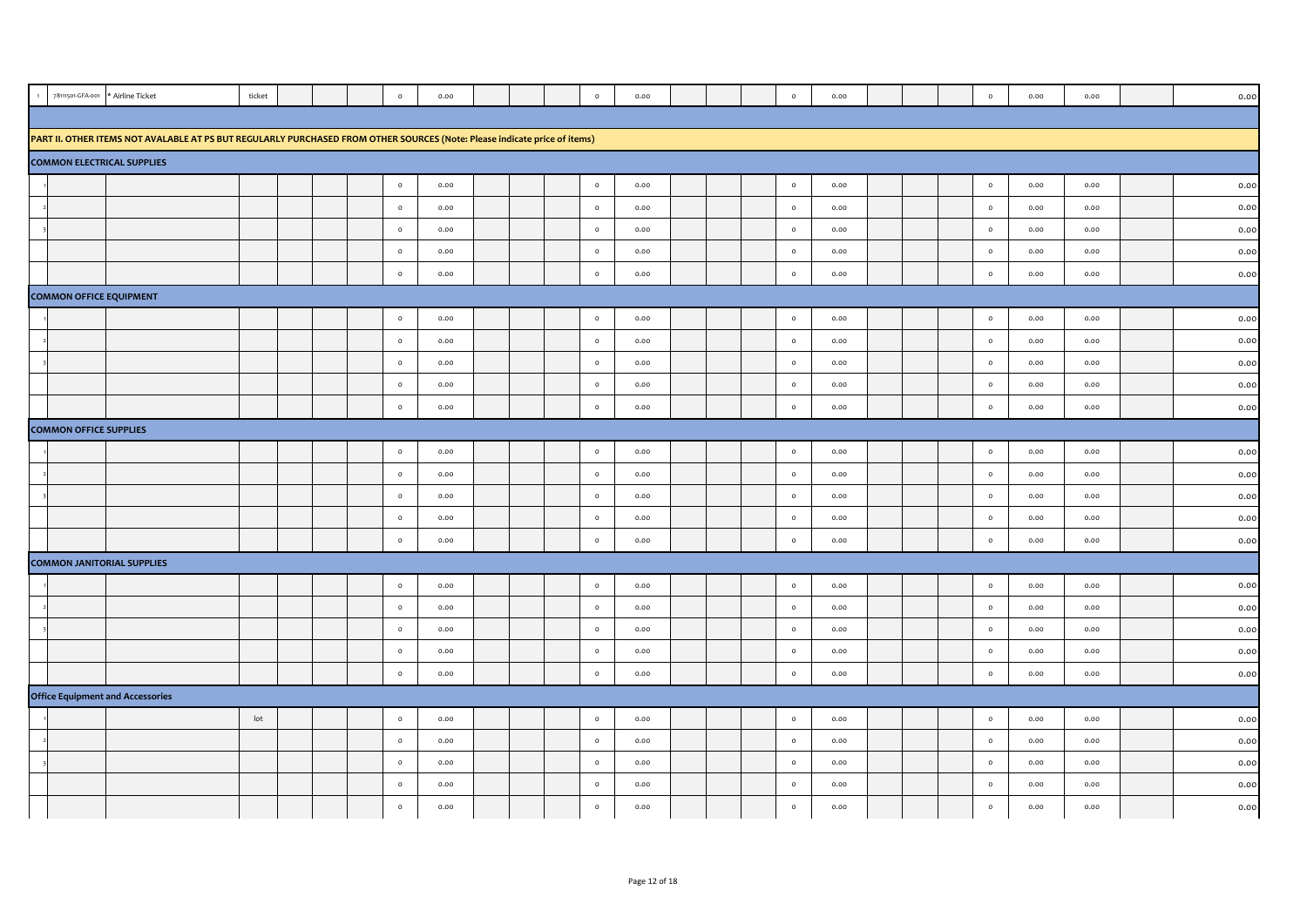| <b>Office Supplies</b> |                                                       |                 |  |         |      |  |         |           |  |         |      |  |           |      |      |      |
|------------------------|-------------------------------------------------------|-----------------|--|---------|------|--|---------|-----------|--|---------|------|--|-----------|------|------|------|
|                        |                                                       | $_{\text{lot}}$ |  | $\circ$ | 0.00 |  | $\circ$ | 0.00      |  | $\circ$ | 0.00 |  | $\circ$   | 0.00 | 0.00 | 0.00 |
|                        |                                                       |                 |  | $\circ$ | 0.00 |  | $\circ$ | 0.00      |  | $\circ$ | 0.00 |  | $\circ$   | 0.00 | 0.00 | 0.00 |
|                        |                                                       |                 |  | $\circ$ | 0.00 |  | $\circ$ | 0.00      |  | $\circ$ | 0.00 |  | $\circ$   | 0.00 | 0.00 | 0.00 |
|                        |                                                       |                 |  | $\circ$ | 0.00 |  | $\circ$ | 0.00      |  | $\circ$ | 0.00 |  | $\circ$   | 0.00 | 0.00 | 0.00 |
|                        |                                                       |                 |  | $\circ$ | 0.00 |  | $\circ$ | 0.00      |  | $\circ$ | 0.00 |  | $\circ$   | 0.00 | 0.00 | 0.00 |
|                        | Audio and visual presentation and composing equipment |                 |  |         |      |  |         |           |  |         |      |  |           |      |      |      |
|                        |                                                       |                 |  | $\circ$ | 0.00 |  | $\circ$ | 0.00      |  | $\circ$ | 0.00 |  | $\circ$   | 0.00 | 0.00 | 0.00 |
|                        |                                                       |                 |  | $\circ$ | 0.00 |  | $\circ$ | 0.00      |  | $\circ$ | 0.00 |  | $\circ$   | 0.00 | 0.00 | 0.00 |
|                        |                                                       |                 |  | $\circ$ | 0.00 |  | $\circ$ | 0.00      |  | $\circ$ | 0.00 |  | $\bullet$ | 0.00 | 0.00 | 0.00 |
|                        |                                                       |                 |  | $\circ$ | 0.00 |  | $\circ$ | 0.00      |  | $\circ$ | 0.00 |  | $\circ$   | 0.00 | 0.00 | 0.00 |
|                        |                                                       |                 |  | $\circ$ | 0.00 |  | $\circ$ | 0.00      |  | $\circ$ | 0.00 |  | $\circ$   | 0.00 | 0.00 | 0.00 |
|                        | Photographic or filming or video equipment            |                 |  |         |      |  |         |           |  |         |      |  |           |      |      |      |
|                        |                                                       |                 |  | $\circ$ | 0.00 |  | $\circ$ | 0.00      |  | $\circ$ | 0.00 |  | $\circ$   | 0.00 | 0.00 | 0.00 |
|                        |                                                       |                 |  | $\circ$ | 0.00 |  | $\circ$ | 0.00      |  | $\circ$ | 0.00 |  | $\circ$   | 0.00 | 0.00 | 0.00 |
|                        |                                                       |                 |  | $\circ$ | 0.00 |  | $\circ$ | 0.00      |  | $\circ$ | 0.00 |  | $\circ$   | 0.00 | 0.00 | 0.00 |
|                        |                                                       |                 |  | $\circ$ | 0.00 |  | $\circ$ | 0.00      |  | $\circ$ | 0.00 |  | $\circ$   | 0.00 | 0.00 | 0.00 |
|                        |                                                       |                 |  | $\circ$ | 0.00 |  | $\circ$ | 0.00      |  | $\circ$ | 0.00 |  | $\circ$   | 0.00 | 0.00 | 0.00 |
|                        | <b>Cleaning Equipment and Supplies</b>                |                 |  |         |      |  |         |           |  |         |      |  |           |      |      |      |
|                        |                                                       |                 |  | $\circ$ | 0.00 |  | $\circ$ | 0.00      |  | $\circ$ | 0.00 |  | $\circ$   | 0.00 | 0.00 | 0.00 |
|                        |                                                       |                 |  | $\circ$ | 0.00 |  | $\circ$ | 0.00      |  | $\circ$ | 0.00 |  | $\circ$   | 0.00 | 0.00 | 0.00 |
|                        |                                                       |                 |  | $\circ$ | 0.00 |  | $\circ$ | 0.00      |  | $\circ$ | 0.00 |  | $\circ$   | 0.00 | 0.00 | 0.00 |
|                        |                                                       |                 |  | $\circ$ | 0.00 |  | $\circ$ | 0.00      |  | $\circ$ | 0.00 |  | $\circ$   | 0.00 | 0.00 | 0.00 |
|                        |                                                       |                 |  | $\circ$ | 0.00 |  | $\circ$ | 0.00      |  | $\circ$ | 0.00 |  | $\circ$   | 0.00 | 0.00 | 0.00 |
|                        | <b>Paper Materials and Products</b>                   |                 |  |         |      |  |         |           |  |         |      |  |           |      |      |      |
|                        | Othrer arts and crafts Office supplies                | $_{\text{lot}}$ |  | $\circ$ | 0.00 |  | $\circ$ | 0.00      |  | $\circ$ | 0.00 |  | $\circ$   | 0.00 | 0.00 | 0.00 |
|                        |                                                       |                 |  | $\circ$ | 0.00 |  | $\circ$ | 0.00      |  | $\circ$ | 0.00 |  | $\circ$   | 0.00 | 0.00 | 0.00 |
|                        |                                                       |                 |  | $\circ$ | 0.00 |  | $\circ$ | 0.00      |  | $\circ$ | 0.00 |  | $\circ$   | 0.00 | 0.00 | 0.00 |
|                        |                                                       |                 |  | $\circ$ | 0.00 |  | $\circ$ | 0.00      |  | $\circ$ | 0.00 |  | $\circ$   | 0.00 | 0.00 | 0.00 |
|                        |                                                       |                 |  | $\circ$ | 0.00 |  | $\circ$ | 0.00      |  | $\circ$ | 0.00 |  | $\circ$   | 0.00 | 0.00 | 0.00 |
|                        | Lighting and fixtures and accessories                 |                 |  |         |      |  |         |           |  |         |      |  |           |      |      |      |
|                        |                                                       | pc              |  | $\circ$ | 0.00 |  | $\circ$ | 0.00      |  | $\circ$ | 0.00 |  | $\circ$   | 0.00 | 0.00 | 0.00 |
|                        |                                                       | pc              |  | $\circ$ | 0.00 |  | $\circ$ | 0.00      |  | $\circ$ | 0.00 |  | $\circ$   | 0.00 | 0.00 | 0.00 |
|                        |                                                       | pc              |  | $\circ$ | 0.00 |  | $\circ$ | $_{0.00}$ |  | $\circ$ | 0.00 |  | $\circ$   | 0.00 | 0.00 | 0.00 |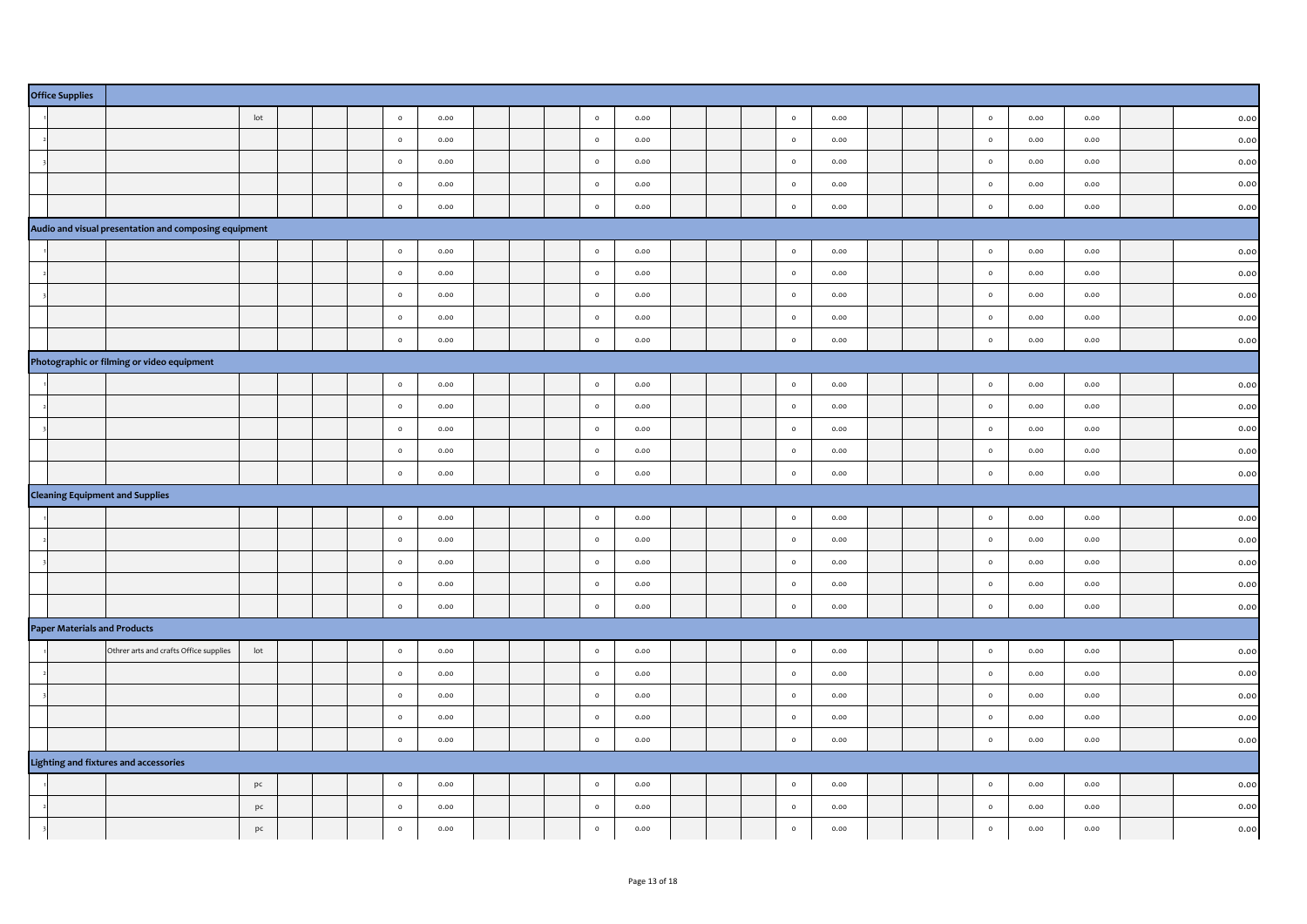|                             |                                                  |            |  | $\circ$            | 0.00              |  | $\circ$            | 0.00         |  | $\circ$            | 0.00         |  | $\circ$            | 0.00         | 0.00         | 0.00         |
|-----------------------------|--------------------------------------------------|------------|--|--------------------|-------------------|--|--------------------|--------------|--|--------------------|--------------|--|--------------------|--------------|--------------|--------------|
|                             |                                                  |            |  | $\circ$            | 0.00              |  | $\circ$            | 0.00         |  | $\circ$            | 0.00         |  | $\circ$            | 0.00         | 0.00         | 0.00         |
|                             | Electrical equipment and components and supplies |            |  |                    |                   |  |                    |              |  |                    |              |  |                    |              |              |              |
|                             |                                                  |            |  | $\circ$            | 0.00              |  | $\circ$            | 0.00         |  | $\circ$            | 0.00         |  | $\circ$            | 0.00         | 0.00         | 0.00         |
|                             |                                                  |            |  | $\circ$            | 0.00              |  | $\circ$            | 0.00         |  | $\circ$            | 0.00         |  | $\circ$            | 0.00         | 0.00         | 0.00         |
|                             |                                                  |            |  | $\circ$            | 0.00              |  | $\circ$            | 0.00         |  | $\circ$            | 0.00         |  | $\circ$            | 0.00         | 0.00         | 0.00         |
|                             |                                                  |            |  | $\circ$            | 0.00              |  | $\circ$            | 0.00         |  | $\circ$            | 0.00         |  | $\circ$            | 0.00         | 0.00         | 0.00         |
|                             |                                                  |            |  | $\circ$            | 0.00              |  | $\circ$            | 0.00         |  | $\circ$            | 0.00         |  | $\circ$            | 0.00         | 0.00         | 0.00         |
| <b>Computer Supplies</b>    |                                                  |            |  |                    |                   |  |                    |              |  |                    |              |  |                    |              |              |              |
|                             |                                                  |            |  | $\circ$            | 0.00              |  | $\circ$            | 0.00         |  | $\circ$            | 0.00         |  | $\circ$            | 0.00         | 0.00         | 0.00         |
|                             |                                                  |            |  | $\circ$            | 0.00              |  | $\circ$            | 0.00         |  | $\circ$            | 0.00         |  | $\circ$            | 0.00         | 0.00         | 0.00         |
|                             |                                                  |            |  | $\circ$            | 0.00              |  | $\circ$            | 0.00         |  | $\circ$            | 0.00         |  | $\circ$            | 0.00         | 0.00         | 0.00         |
|                             |                                                  |            |  | $\circ$            | 0.00              |  | $\circ$            | 0.00         |  | $\circ$            | 0.00         |  | $\circ$            | 0.00         | 0.00         | 0.00         |
|                             |                                                  |            |  | $\circ$            | 0.00              |  | $\circ$            | 0.00         |  | $\circ$            | 0.00         |  | $\circ$            | 0.00         | 0.00         | 0.00         |
| <b>Common ICT Equipment</b> |                                                  |            |  |                    |                   |  |                    |              |  |                    |              |  |                    |              |              |              |
|                             |                                                  |            |  | $\circ$            | 0.00              |  | $\circ$            | 0.00         |  | $\circ$            | 0.00         |  | $\circ$            | 0.00         | 0.00         | 0.00         |
|                             |                                                  |            |  | $\circ$            | 0.00              |  | $\circ$            | 0.00         |  | $\circ$            | 0.00         |  | $\circ$            | 0.00         | 0.00         | 0.00         |
|                             |                                                  |            |  | $\circ$            | 0.00              |  | $\circ$            | 0.00         |  | $\circ$            | 0.00         |  | $\circ$            | 0.00         | 0.00         | 0.00         |
|                             |                                                  |            |  | $\circ$            | 0.00              |  | $\circ$            | 0.00         |  | $\circ$            | 0.00         |  | $\circ$            | 0.00         | 0.00         | 0.00         |
|                             |                                                  |            |  | $\circ$            | 0.00              |  | $\circ$            | 0.00         |  | $\circ$            | 0.00         |  | $\circ$            | 0.00         | 0.00         | 0.00         |
| <b>CONSUMABLES</b>          |                                                  |            |  |                    |                   |  |                    |              |  |                    |              |  |                    |              |              |              |
|                             |                                                  | cart       |  | $\circ$            | 0.00              |  | $\circ$            | 0.00         |  | $\circ$            | 0.00         |  | $\circ$            | 0.00         | 0.00         | 0.00         |
|                             |                                                  | cart       |  | $\circ$            | 0.00              |  | $\circ$            | 0.00         |  | $\circ$            | 0.00         |  | $\circ$            | 0.00         | 0.00         | 0.00         |
|                             |                                                  | cart       |  | $\circ$            | 0.00              |  | $\circ$            | 0.00         |  | $\circ$            | 0.00         |  | $\circ$            | 0.00         | 0.00         | 0.00         |
|                             |                                                  | lot        |  | $\circ$            | 0.00              |  | $\circ$            | 0.00         |  | $\circ$            | 0.00         |  | $\circ$            | 0.00         | 0.00         | 0.00         |
|                             |                                                  | lot        |  | $\circ$            | 0.00              |  | $\circ$            | 0.00         |  | $\circ$            | 0.00         |  | $\circ$            | 0.00         | 0.00         | 0.00         |
|                             |                                                  | lot<br>lot |  | $\circ$<br>$\circ$ | 0.00              |  | $\circ$<br>$\circ$ | 0.00<br>0.00 |  | $\circ$<br>$\circ$ | 0.00         |  | $\circ$<br>$\circ$ | 0.00<br>0.00 | 0.00<br>0.00 | 0.00<br>0.00 |
|                             |                                                  | cart       |  | $\circ$            | $_{0.00}$<br>0.00 |  | $\circ$            | 0.00         |  | $\circ$            | 0.00<br>0.00 |  | $\circ$            | 0.00         | 0.00         | 0.00         |
|                             |                                                  | cart       |  | $\circ$            | 0.00              |  | $\circ$            | 0.00         |  | $\circ$            | 0.00         |  | $\circ$            | 0.00         | 0.00         | 0.00         |
|                             |                                                  | cart       |  | $\circ$            | 0.00              |  | $\circ$            | 0.00         |  | $\circ$            | 0.00         |  | $\circ$            | 0.00         | 0.00         | 0.00         |
|                             |                                                  | cart       |  | $\circ$            | 0.00              |  | $\circ$            | 0.00         |  | $\circ$            | 0.00         |  | $\circ$            | 0.00         | 0.00         | 0.00         |
|                             |                                                  |            |  | $\circ$            | 0.00              |  | $\circ$            | 0.00         |  | $\circ$            | 0.00         |  | $\circ$            | 0.00         | 0.00         | 0.00         |
|                             |                                                  |            |  | $\circ$            | 0.00              |  | $\circ$            | 0.00         |  | $\circ$            | 0.00         |  | $\circ$            | 0.00         | 0.00         | 0.00         |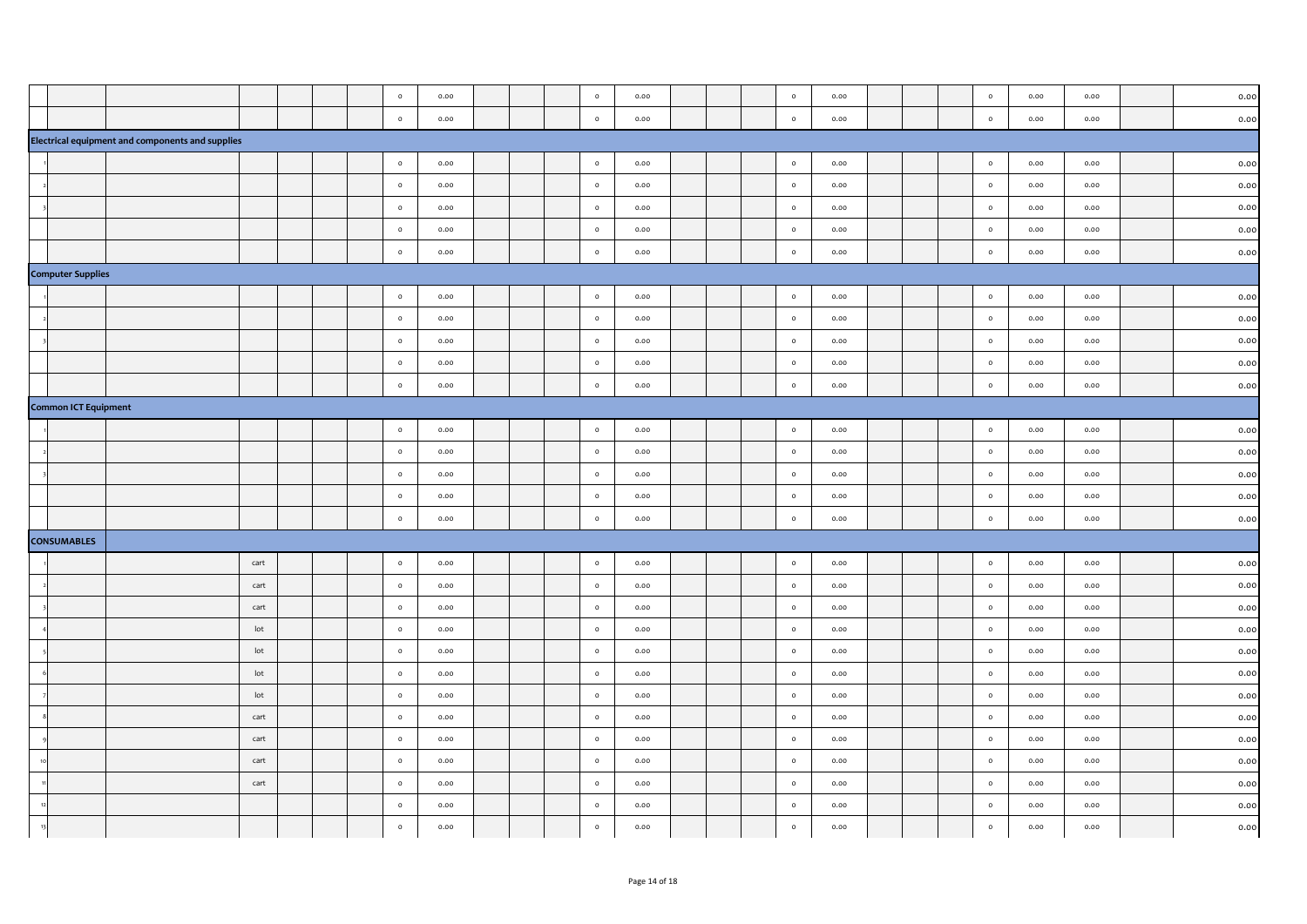|                         |                 |  | $\circ$ | 0.00 |  | $\circ$      | 0.00 |  | $\circ$ | 0.00 |  | $\circ$ | 0.00 | 0.00 | 0.00 |
|-------------------------|-----------------|--|---------|------|--|--------------|------|--|---------|------|--|---------|------|------|------|
|                         |                 |  | $\circ$ | 0.00 |  | $\circ$      | 0.00 |  | $\circ$ | 0.00 |  | $\circ$ | 0.00 | 0.00 | 0.00 |
|                         |                 |  | $\circ$ | 0.00 |  | $\circ$      | 0.00 |  | $\circ$ | 0.00 |  | $\circ$ | 0.00 | 0.00 | 0.00 |
|                         |                 |  | $\circ$ | 0.00 |  | $\circ$      | 0.00 |  | $\circ$ | 0.00 |  | $\circ$ | 0.00 | 0.00 | 0.00 |
|                         |                 |  | $\circ$ | 0.00 |  | $\circ$      | 0.00 |  | $\circ$ | 0.00 |  | $\circ$ | 0.00 | 0.00 | 0.00 |
|                         |                 |  | $\circ$ | 0.00 |  | $\circ$      | 0.00 |  | $\circ$ | 0.00 |  | $\circ$ | 0.00 | 0.00 | 0.00 |
|                         |                 |  | $\circ$ | 0.00 |  | $\circ$      | 0.00 |  | $\circ$ | 0.00 |  | $\circ$ | 0.00 | 0.00 | 0.00 |
|                         |                 |  | $\circ$ | 0.00 |  | $\circ$      | 0.00 |  | $\circ$ | 0.00 |  | $\circ$ | 0.00 | 0.00 | 0.00 |
|                         |                 |  | $\circ$ | 0.00 |  | $\circ$      | 0.00 |  | $\circ$ | 0.00 |  | $\circ$ | 0.00 | 0.00 | 0.00 |
|                         |                 |  | $\circ$ | 0.00 |  | $\circ$      | 0.00 |  | $\circ$ | 0.00 |  | $\circ$ | 0.00 | 0.00 | 0.00 |
|                         |                 |  | $\circ$ | 0.00 |  | $\circ$      | 0.00 |  | $\circ$ | 0.00 |  | $\circ$ | 0.00 | 0.00 | 0.00 |
|                         |                 |  | $\circ$ | 0.00 |  | $\circ$      | 0.00 |  | $\circ$ | 0.00 |  | $\circ$ | 0.00 | 0.00 | 0.00 |
| <b>Other Categories</b> |                 |  |         |      |  |              |      |  |         |      |  |         |      |      |      |
|                         | $_{\text{lot}}$ |  | $\circ$ | 0.00 |  | $\circ$      | 0.00 |  | $\circ$ | 0.00 |  | $\circ$ | 0.00 | 0.00 | 0.00 |
|                         | lot             |  | $\circ$ | 0.00 |  | $\circ$      | 0.00 |  | $\circ$ | 0.00 |  | $\circ$ | 0.00 | 0.00 | 0.00 |
|                         | lot             |  | $\circ$ | 0.00 |  | $\circ$      | 0.00 |  | $\circ$ | 0.00 |  | $\circ$ | 0.00 | 0.00 | 0.00 |
|                         | lot             |  | $\circ$ | 0.00 |  | $\circ$      | 0.00 |  | $\circ$ | 0.00 |  | $\circ$ | 0.00 | 0.00 | 0.00 |
|                         | $_{\text{lot}}$ |  | $\circ$ | 0.00 |  | $\circ$      | 0.00 |  | $\circ$ | 0.00 |  | $\circ$ | 0.00 | 0.00 | 0.00 |
|                         | lot             |  | $\circ$ | 0.00 |  | $\circ$      | 0.00 |  | $\circ$ | 0.00 |  | $\circ$ | 0.00 | 0.00 | 0.00 |
|                         | lot             |  | $\circ$ | 0.00 |  | $\circ$      | 0.00 |  | $\circ$ | 0.00 |  | $\circ$ | 0.00 | 0.00 | 0.00 |
|                         | lot             |  | $\circ$ | 0.00 |  | $\circ$      | 0.00 |  | $\circ$ | 0.00 |  | $\circ$ | 0.00 | 0.00 | 0.00 |
|                         | lot             |  | $\circ$ | 0.00 |  | $\circ$      | 0.00 |  | $\circ$ | 0.00 |  | $\circ$ | 0.00 | 0.00 | 0.00 |
|                         | lot             |  | $\circ$ | 0.00 |  | $\circ$      | 0.00 |  | $\circ$ | 0.00 |  | $\circ$ | 0.00 | 0.00 | 0.00 |
|                         | lot             |  | $\circ$ | 0.00 |  | $\circ$      | 0.00 |  | $\circ$ | 0.00 |  | $\circ$ | 0.00 | 0.00 | 0.00 |
|                         | lot             |  | $\circ$ | 0.00 |  | $\circ$      | 0.00 |  | $\circ$ | 0.00 |  | $\circ$ | 0.00 | 0.00 | 0.00 |
|                         | lot             |  | $\circ$ | 0.00 |  | $\circ$      | 0.00 |  | $\circ$ | 0.00 |  | $\circ$ | 0.00 | 0.00 | 0.00 |
|                         | lot             |  | $\circ$ | 0.00 |  | $\circ$      | 0.00 |  | $\circ$ | 0.00 |  | $\circ$ | 0.00 | 0.00 | 0.00 |
|                         | lot             |  | $\circ$ | 0.00 |  | $\circ$      | 0.00 |  | $\circ$ | 0.00 |  | $\circ$ | 0.00 | 0.00 | 0.00 |
|                         | lot             |  | $\circ$ | 0.00 |  | $\circ$      | 0.00 |  | $\circ$ | 0.00 |  | $\circ$ | 0.00 | 0.00 | 0.00 |
|                         | lot             |  | $\circ$ | 0.00 |  | $\circ$      | 0.00 |  | $\circ$ | 0.00 |  | $\circ$ | 0.00 | 0.00 | 0.00 |
|                         | $_{\text{lot}}$ |  | $\circ$ | 0.00 |  | $\mathsf{o}$ | 0.00 |  | $\circ$ | 0.00 |  | $\circ$ | 0.00 | 0.00 | 0.00 |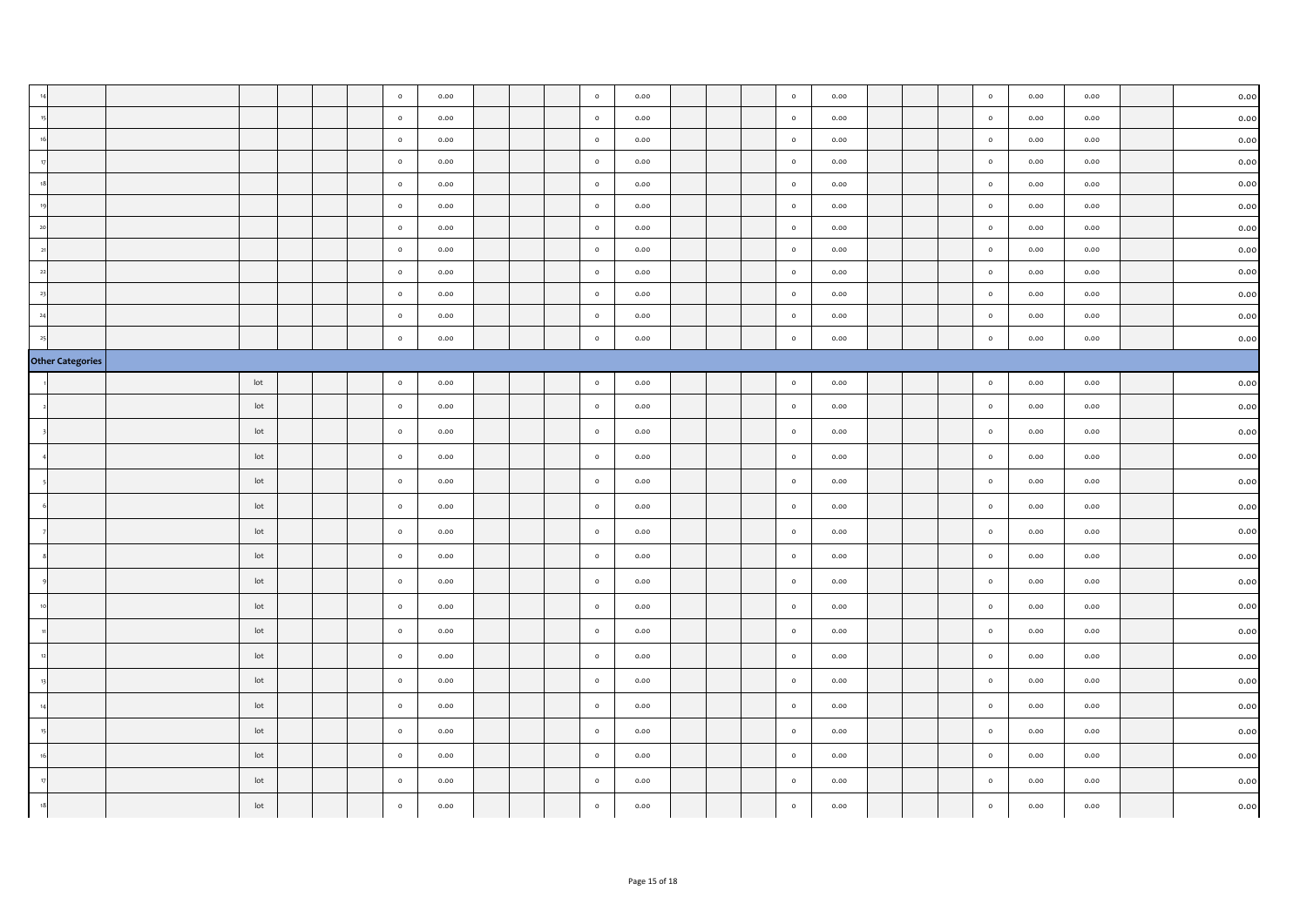|                     | lot             |  | $\circ$ | 0.00 |  | $\circ$ | 0.00 |  | $\circ$ | 0.00 |  | $\circ$ | 0.00 | 0.00 | 0.00      |
|---------------------|-----------------|--|---------|------|--|---------|------|--|---------|------|--|---------|------|------|-----------|
|                     | lot             |  | $\circ$ | 0.00 |  | $\circ$ | 0.00 |  | $\circ$ | 0.00 |  | $\circ$ | 0.00 | 0.00 | 0.00      |
|                     | lot             |  | $\circ$ | 0.00 |  | $\circ$ | 0.00 |  | $\circ$ | 0.00 |  | $\circ$ | 0.00 | 0.00 | 0.00      |
|                     | lot             |  | $\circ$ | 0.00 |  | $\circ$ | 0.00 |  | $\circ$ | 0.00 |  | $\circ$ | 0.00 | 0.00 | 0.00      |
|                     | lot             |  | $\circ$ | 0.00 |  | $\circ$ | 0.00 |  | $\circ$ | 0.00 |  | $\circ$ | 0.00 | 0.00 | 0.00      |
|                     | lot             |  | $\circ$ | 0.00 |  | $\circ$ | 0.00 |  | $\circ$ | 0.00 |  | $\circ$ | 0.00 | 0.00 | 0.00      |
|                     | lot             |  | $\circ$ | 0.00 |  | $\circ$ | 0.00 |  | $\circ$ | 0.00 |  | $\circ$ | 0.00 | 0.00 | 0.00      |
|                     | lot             |  | $\circ$ | 0.00 |  | $\circ$ | 0.00 |  | $\circ$ | 0.00 |  | $\circ$ | 0.00 | 0.00 | 0.00      |
|                     | lot             |  | $\circ$ | 0.00 |  | $\circ$ | 0.00 |  | $\circ$ | 0.00 |  | $\circ$ | 0.00 | 0.00 | 0.00      |
|                     | lot             |  | $\circ$ | 0.00 |  | $\circ$ | 0.00 |  | $\circ$ | 0.00 |  | $\circ$ | 0.00 | 0.00 | 0.00      |
|                     | lot             |  | $\circ$ | 0.00 |  | $\circ$ | 0.00 |  | $\circ$ | 0.00 |  | $\circ$ | 0.00 | 0.00 | 0.00      |
|                     | $_{\text{lot}}$ |  | $\circ$ | 0.00 |  | $\circ$ | 0.00 |  | $\circ$ | 0.00 |  | $\circ$ | 0.00 | 0.00 | 0.00      |
|                     | lot             |  | $\circ$ | 0.00 |  | $\circ$ | 0.00 |  | $\circ$ | 0.00 |  | $\circ$ | 0.00 | 0.00 | 0.00      |
|                     | lot             |  | $\circ$ | 0.00 |  | $\circ$ | 0.00 |  | $\circ$ | 0.00 |  | $\circ$ | 0.00 | 0.00 | 0.00      |
|                     | lot             |  | $\circ$ | 0.00 |  | $\circ$ | 0.00 |  | $\circ$ | 0.00 |  | $\circ$ | 0.00 | 0.00 | 0.00      |
|                     | lot             |  | $\circ$ | 0.00 |  | $\circ$ | 0.00 |  | $\circ$ | 0.00 |  | $\circ$ | 0.00 | 0.00 | 0.00      |
|                     | lot             |  | $\circ$ | 0.00 |  | $\circ$ | 0.00 |  | $\circ$ | 0.00 |  | $\circ$ | 0.00 | 0.00 | 0.00      |
|                     | lot             |  | $\circ$ | 0.00 |  | $\circ$ | 0.00 |  | $\circ$ | 0.00 |  | $\circ$ | 0.00 | 0.00 | 0.00      |
|                     | lot             |  | $\circ$ | 0.00 |  | $\circ$ | 0.00 |  | $\circ$ | 0.00 |  | $\circ$ | 0.00 | 0.00 | 0.00      |
|                     | lot             |  | $\circ$ | 0.00 |  | $\circ$ | 0.00 |  | $\circ$ | 0.00 |  | $\circ$ | 0.00 | 0.00 | 0.00      |
|                     | lot             |  | $\circ$ | 0.00 |  | $\circ$ | 0.00 |  | $\circ$ | 0.00 |  | $\circ$ | 0.00 | 0.00 | 0.00      |
|                     | lot             |  | $\circ$ | 0.00 |  | $\circ$ | 0.00 |  | $\circ$ | 0.00 |  | $\circ$ | 0.00 | 0.00 | 0.00      |
|                     | lot             |  | $\circ$ | 0.00 |  | $\circ$ | 0.00 |  | $\circ$ | 0.00 |  | $\circ$ | 0.00 | 0.00 | 0.00      |
|                     | lot             |  | $\circ$ | 0.00 |  | $\circ$ | 0.00 |  | $\circ$ | 0.00 |  | $\circ$ | 0.00 | 0.00 | 0.00      |
|                     | lot             |  | $\circ$ | 0.00 |  | $\circ$ | 0.00 |  | $\circ$ | 0.00 |  | $\circ$ | 0.00 | 0.00 | 0.00      |
|                     | lot             |  | $\circ$ | 0.00 |  | $\circ$ | 0.00 |  | $\circ$ | 0.00 |  | $\circ$ | 0.00 | 0.00 | 0.00      |
|                     | lot             |  | $\circ$ | 0.00 |  | $\circ$ | 0.00 |  | $\circ$ | 0.00 |  | $\circ$ | 0.00 | 0.00 | 0.00      |
|                     | lot             |  | $\circ$ | 0.00 |  | $\circ$ | 0.00 |  | $\circ$ | 0.00 |  | $\circ$ | 0.00 | 0.00 | 0.00      |
| Equipment<br>Outlay | unit            |  | $\circ$ | 0.00 |  | $\circ$ | 0.00 |  | $\circ$ | 0.00 |  | $\circ$ | 0.00 | 0.00 | 0.00      |
|                     | unit            |  | $\circ$ | 0.00 |  | $\circ$ | 0.00 |  | $\circ$ | 0.00 |  | $\circ$ | 0.00 | 0.00 | $_{0.00}$ |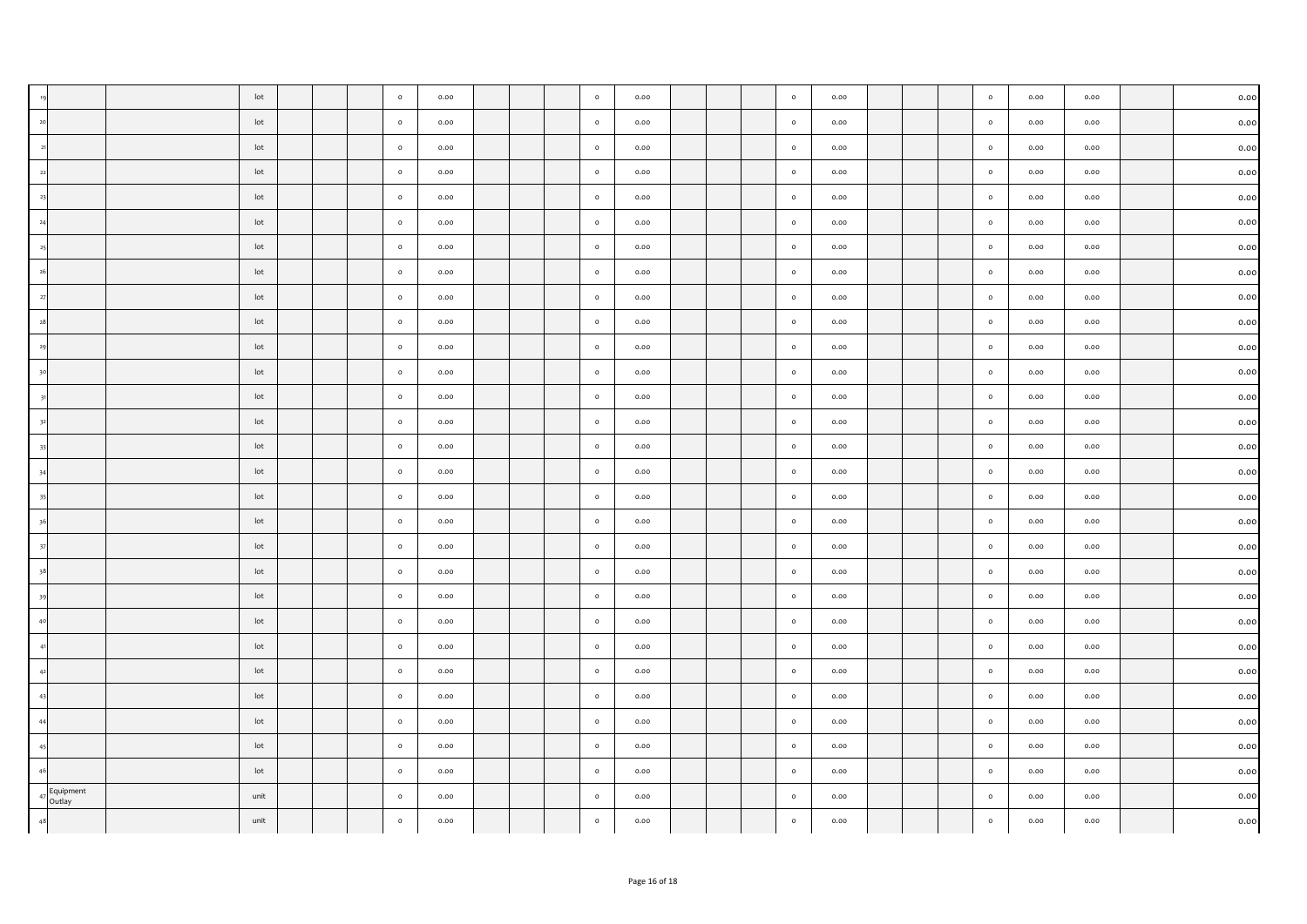|  |  |  | $\circ$ | 0.00 |  | $\circ$                 | 0.00 |  | $\circ$   | 0.00 |  | $\circ$ | 0.00 | 0.00 | $_{0.00}$ |
|--|--|--|---------|------|--|-------------------------|------|--|-----------|------|--|---------|------|------|-----------|
|  |  |  | $\circ$ | 0.00 |  | $\circ$                 | 0.00 |  | $\bullet$ | 0.00 |  | $\circ$ | 0.00 | 0.00 | 0.00      |
|  |  |  | $\circ$ | 0.00 |  | $\circ$                 | 0.00 |  | $\circ$   | 0.00 |  | $\circ$ | 0.00 | 0.00 | 0.00      |
|  |  |  | $\circ$ | 0.00 |  | $\circ$                 | 0.00 |  | $\circ$   | 0.00 |  | $\circ$ | 0.00 | 0.00 | 0.00      |
|  |  |  | $\circ$ | 0.00 |  | $\overline{\mathbf{0}}$ | 0.00 |  | $\circ$   | 0.00 |  | $\circ$ | 0.00 | 0.00 | 0.00      |
|  |  |  | $\circ$ | 0.00 |  | $\circ$                 | 0.00 |  | $\circ$   | 0.00 |  | $\circ$ | 0.00 | 0.00 | 0.00      |
|  |  |  |         |      |  |                         |      |  |           |      |  |         |      |      |           |
|  |  |  |         |      |  |                         |      |  |           |      |  |         |      |      |           |
|  |  |  |         |      |  |                         |      |  |           |      |  |         |      |      |           |
|  |  |  |         |      |  |                         |      |  |           |      |  |         |      |      |           |
|  |  |  |         |      |  |                         |      |  |           |      |  |         |      |      |           |
|  |  |  |         |      |  |                         |      |  |           |      |  |         |      |      |           |
|  |  |  |         |      |  |                         |      |  |           |      |  |         |      |      |           |
|  |  |  |         |      |  |                         |      |  |           |      |  |         |      |      |           |
|  |  |  |         |      |  |                         |      |  |           |      |  |         |      |      |           |
|  |  |  |         |      |  |                         |      |  |           |      |  |         |      |      |           |
|  |  |  |         |      |  |                         |      |  |           |      |  |         |      |      |           |
|  |  |  |         |      |  |                         |      |  |           |      |  |         |      |      |           |
|  |  |  |         |      |  |                         |      |  |           |      |  |         |      |      |           |
|  |  |  | $\circ$ | 0.00 |  | $\circ$                 | 0.00 |  | $\circ$   | 0.00 |  | $\circ$ | 0.00 | 0.00 | 0.00      |
|  |  |  | $\circ$ | 0.00 |  | $\circ$                 | 0.00 |  | $\circ$   | 0.00 |  | $\circ$ | 0.00 | 0.00 | 0.00      |
|  |  |  | $\circ$ | 0.00 |  | $\circ$                 | 0.00 |  | $\circ$   | 0.00 |  | $\circ$ | 0.00 | 0.00 | 0.00      |
|  |  |  | $\circ$ | 0.00 |  | $\circ$                 | 0.00 |  | $\circ$   | 0.00 |  | $\circ$ | 0.00 | 0.00 | 0.00      |
|  |  |  | $\circ$ | 0.00 |  | $\circ$                 | 0.00 |  | $\circ$   | 0.00 |  | $\circ$ | 0.00 | 0.00 | 0.00      |
|  |  |  | $\circ$ | 0.00 |  | $\circ$                 | 0.00 |  | $\circ$   | 0.00 |  | $\circ$ | 0.00 | 0.00 | 0.00      |
|  |  |  | $\circ$ | 0.00 |  | $\circ$                 | 0.00 |  | $\circ$   | 0.00 |  | $\circ$ | 0.00 | 0.00 | $_{0.00}$ |
|  |  |  | $\circ$ | 0.00 |  | $\circ$                 | 0.00 |  | $\circ$   | 0.00 |  | $\circ$ | 0.00 | 0.00 | $_{0.00}$ |
|  |  |  | $\circ$ | 0.00 |  | $\circ$                 | 0.00 |  | $\circ$   | 0.00 |  | $\circ$ | 0.00 | 0.00 | 0.00      |
|  |  |  | $\circ$ | 0.00 |  | $\circ$                 | 0.00 |  | $\circ$   | 0.00 |  | $\circ$ | 0.00 | 0.00 | 0.00      |
|  |  |  | $\circ$ | 0.00 |  | $\circ$                 | 0.00 |  | $\circ$   | 0.00 |  | $\circ$ | 0.00 | 0.00 | 0.00      |